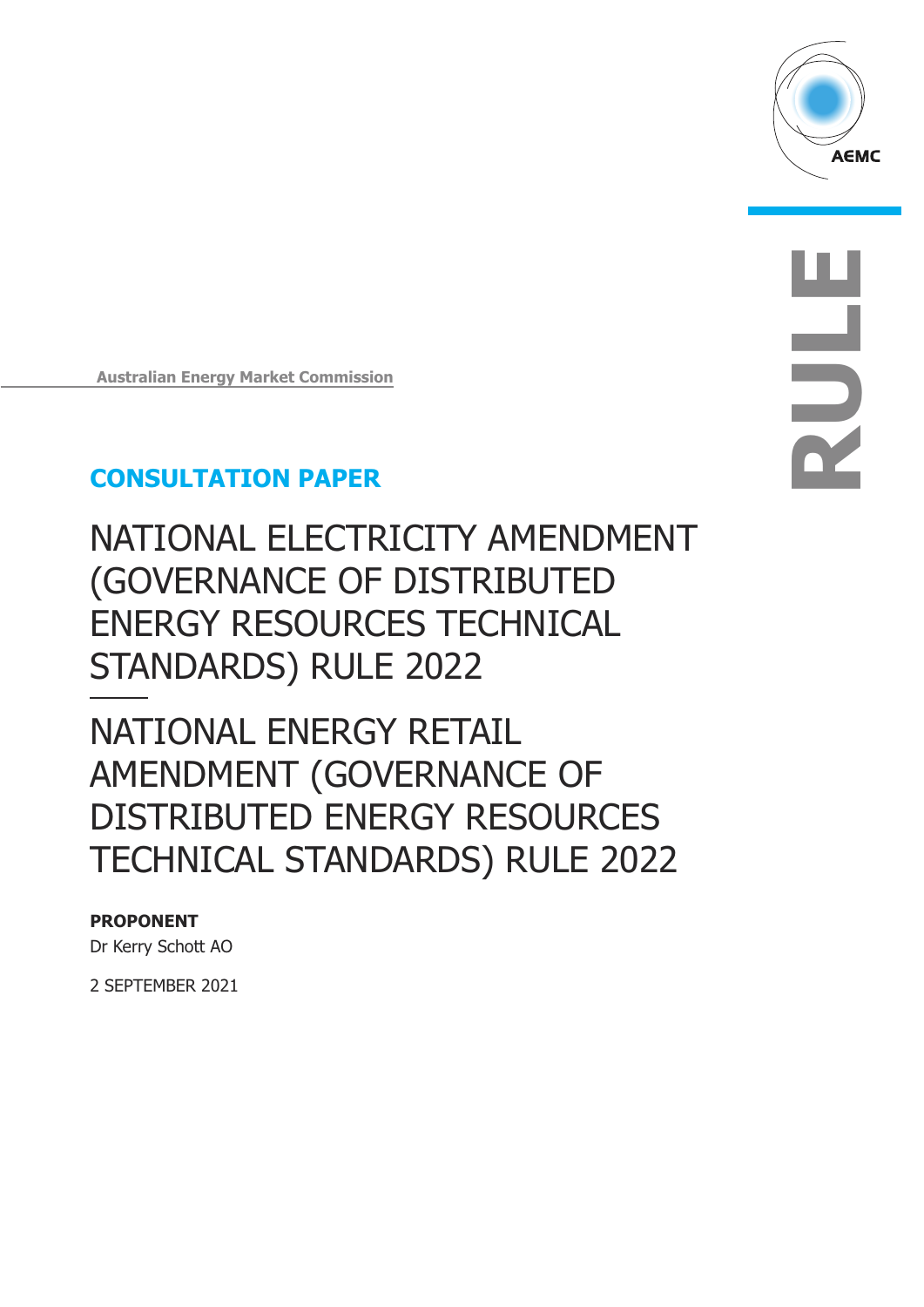### INQUIRIES

Australian Energy Market Commission GPO Box 2603 Sydney NSW 2000

E aemc@aemc.gov.au T (02) 8296 7800

Reference: ERC0319

### **CITATION**

AEMC, Governance of distributed energy resources technical standards, Consultation paper, 2 September 2021

### ABOUT THE AEMC

The AEMC reports to the Council of Australian Governments (COAG) through the COAG Energy Council. We have two functions. We make and amend the national electricity, gas and energy retail rules and conduct independent reviews for the COAG Energy Council.

This work is copyright. The Copyright Act 1968 permits fair dealing for study, research, news reporting, criticism and review. Selected passages, tables or diagrams may be reproduced for such purposes provided acknowledgement of the source is included.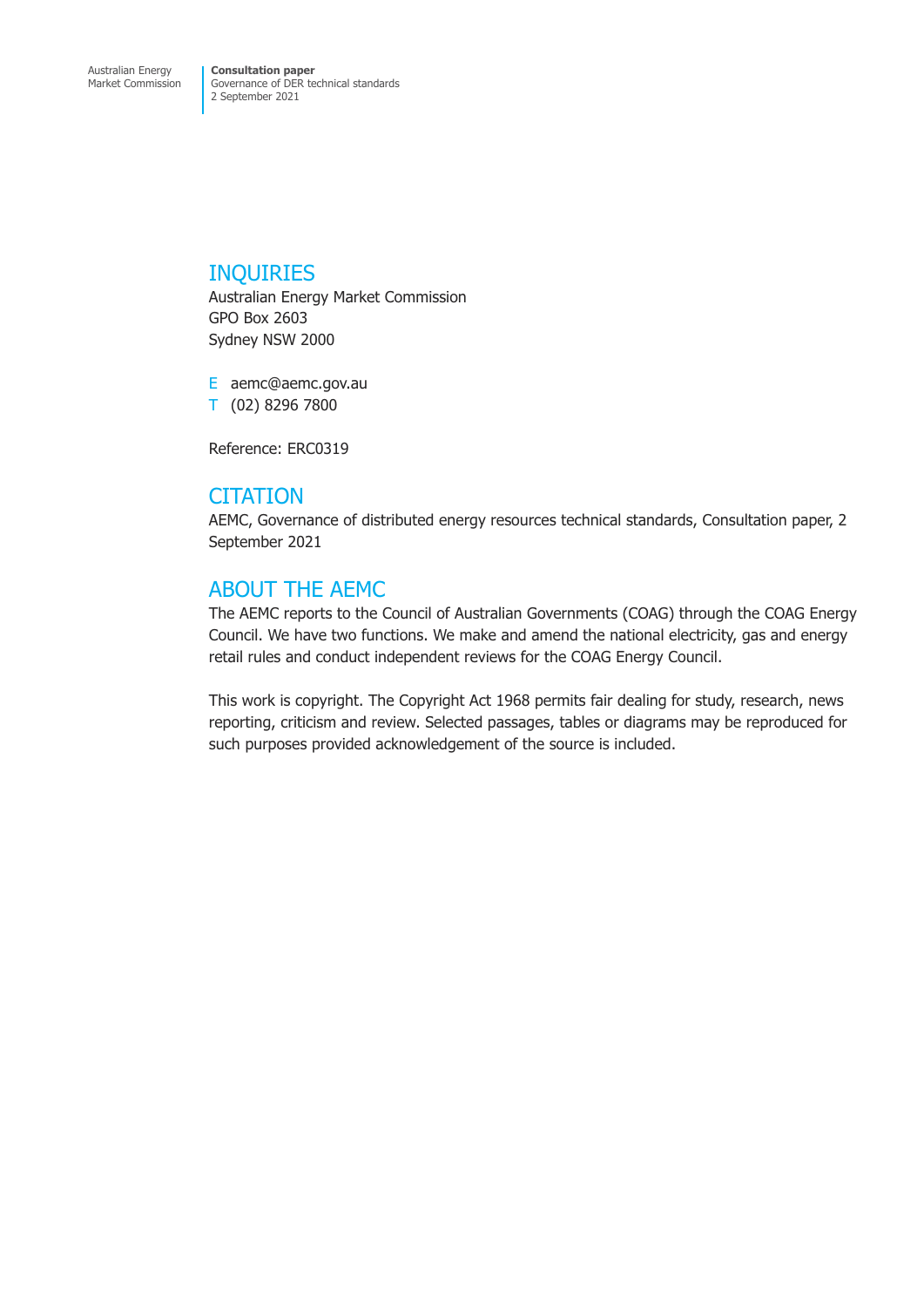Market Commission

Governance of DER technical standards 2 September 2021

## **CONTENTS**

| 1                                                                                                                 | <b>Introduction</b>                                                                                                                                                                                                                                                                                                                              | 1                                |
|-------------------------------------------------------------------------------------------------------------------|--------------------------------------------------------------------------------------------------------------------------------------------------------------------------------------------------------------------------------------------------------------------------------------------------------------------------------------------------|----------------------------------|
| 1.1                                                                                                               | Lodging a submission                                                                                                                                                                                                                                                                                                                             | $1\,$                            |
| 2                                                                                                                 | <b>Background</b>                                                                                                                                                                                                                                                                                                                                | 3                                |
| 2.1                                                                                                               | Increasing DER uptake                                                                                                                                                                                                                                                                                                                            | 3                                |
| 2.2                                                                                                               | Recent rule change on DER technical standards                                                                                                                                                                                                                                                                                                    | $\overline{4}$                   |
| 2.3                                                                                                               | Complexity of governance arrangements                                                                                                                                                                                                                                                                                                            | 5                                |
| 3                                                                                                                 | Overview of the rule change request                                                                                                                                                                                                                                                                                                              | 7                                |
| 3.1                                                                                                               | Reasons for the rule change request                                                                                                                                                                                                                                                                                                              | $\overline{7}$                   |
| 3.2                                                                                                               | Proposed solution                                                                                                                                                                                                                                                                                                                                | 8                                |
| 4                                                                                                                 | <b>Assessment framework</b>                                                                                                                                                                                                                                                                                                                      | 11                               |
| 4.1                                                                                                               | Achieving the NEO and the NERO                                                                                                                                                                                                                                                                                                                   | 11                               |
| 4.2                                                                                                               | Proposed assessment framework                                                                                                                                                                                                                                                                                                                    | 12                               |
| 5                                                                                                                 | <b>Issues for consultation</b>                                                                                                                                                                                                                                                                                                                   | 14                               |
| 5.1                                                                                                               | Identifying governance problems                                                                                                                                                                                                                                                                                                                  | 14                               |
| 5.2                                                                                                               | Assessing the market impact of identified problems                                                                                                                                                                                                                                                                                               | 15                               |
| 5.3                                                                                                               | Potential solutions                                                                                                                                                                                                                                                                                                                              | 15                               |
|                                                                                                                   | <b>Abbreviations</b>                                                                                                                                                                                                                                                                                                                             | 21                               |
| A<br>A.1<br>A.2<br>A.3<br>A.4<br>A.5                                                                              | <b>APPENDICES</b><br>Potential case studies for governance models<br>Case study one: Reliability Panel<br>Case study two: Last resort planning power<br>Case study three: Information Exchange Committee<br>Case study four: WA Economic Regulation Authority Technical Rules Committee<br>Case study five: NSW Independent Water Advisory Panel | 22<br>22<br>23<br>24<br>24<br>25 |
| B                                                                                                                 | Related work on DER technical standards                                                                                                                                                                                                                                                                                                          |                                  |
| B.1                                                                                                               | ARENA Distributed Energy Integration Program                                                                                                                                                                                                                                                                                                     |                                  |
| B.2                                                                                                               | South Australian Government's 'Smarter Homes' initiative                                                                                                                                                                                                                                                                                         |                                  |
| B.3                                                                                                               | Western Australian Government's DER Roadmap                                                                                                                                                                                                                                                                                                      |                                  |
| <b>TABLES</b><br>Table $1.1$ :<br>Table $3.1$ :<br>Table $4.1$ :<br>Table A.1:<br>$T - 1$ $\cdot$ $\cdot$ $\cdot$ | Project milestones<br>Considerations for a committee on DER technical standards<br>Proposed assessment framework<br>Reliability Panel                                                                                                                                                                                                            | 1<br>9<br>13<br>22<br>$\sim$     |

- Table A.2: Last resort planning power 23
- [Table A.3: Information Exchange Committee](#page-4-0)<br>Table A.4: WA Economic Regulation Authority Technical Rules Committee 24 [Table A.4: WA Economic Regulation Authority Technical Rules Committee](#page-12-0) 24<br>Table A.5: NSW Independent Water Advisory Panel [Table A.5: NSW Independent Water Advisory Panel](#page-16-0)

### **[FIGURES](#page-27-0)**

| Figure 2.1: Forecast distributed PV generation to 2050                                     |  |
|--------------------------------------------------------------------------------------------|--|
| Figure 2.2: Overview of existing governance arrangements impacting DER technical standards |  |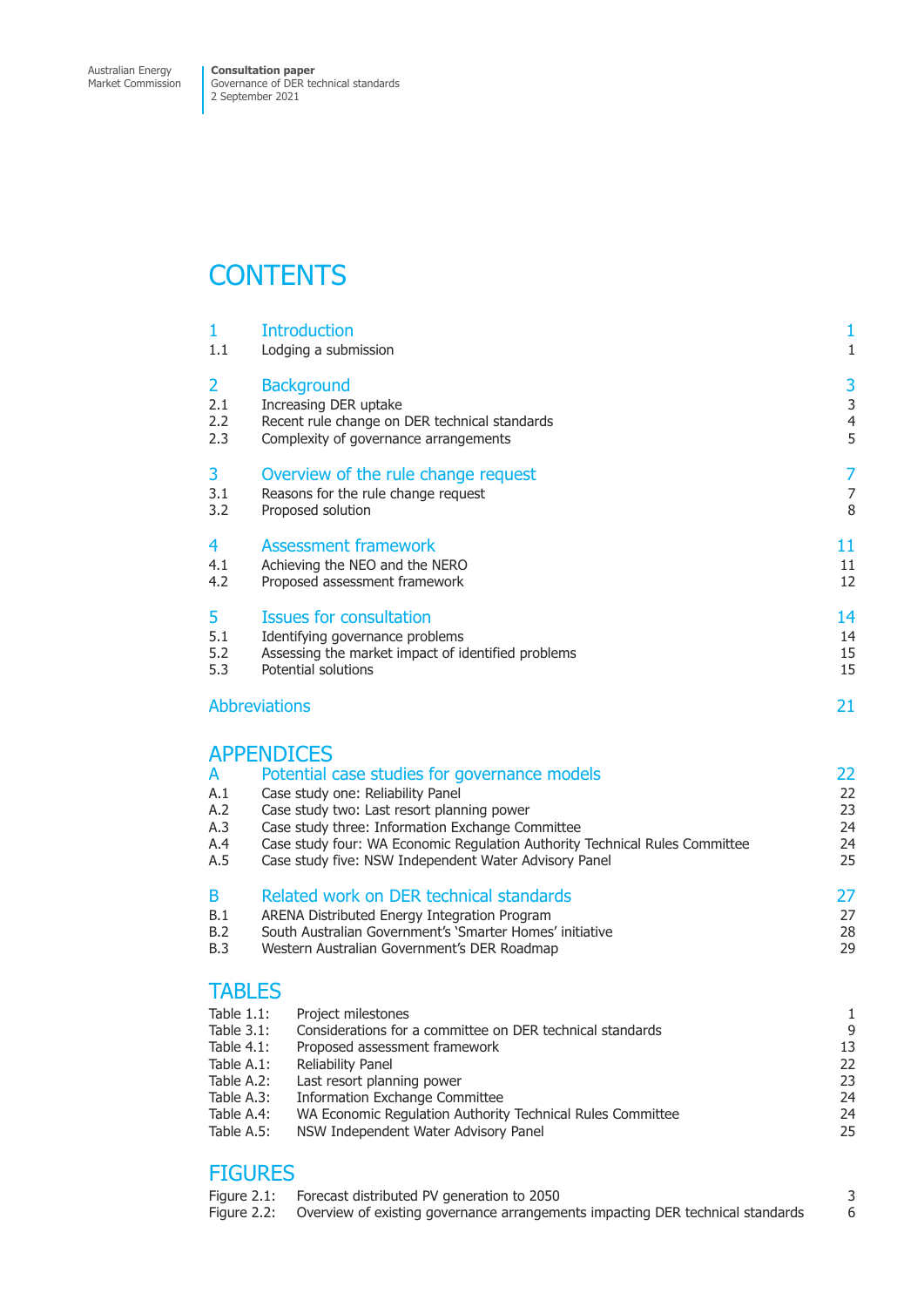Market Commission Governance of DER technical standards 2 September 2021

Figure 5.1: Options for prescribing new governance arrangements in the NER 18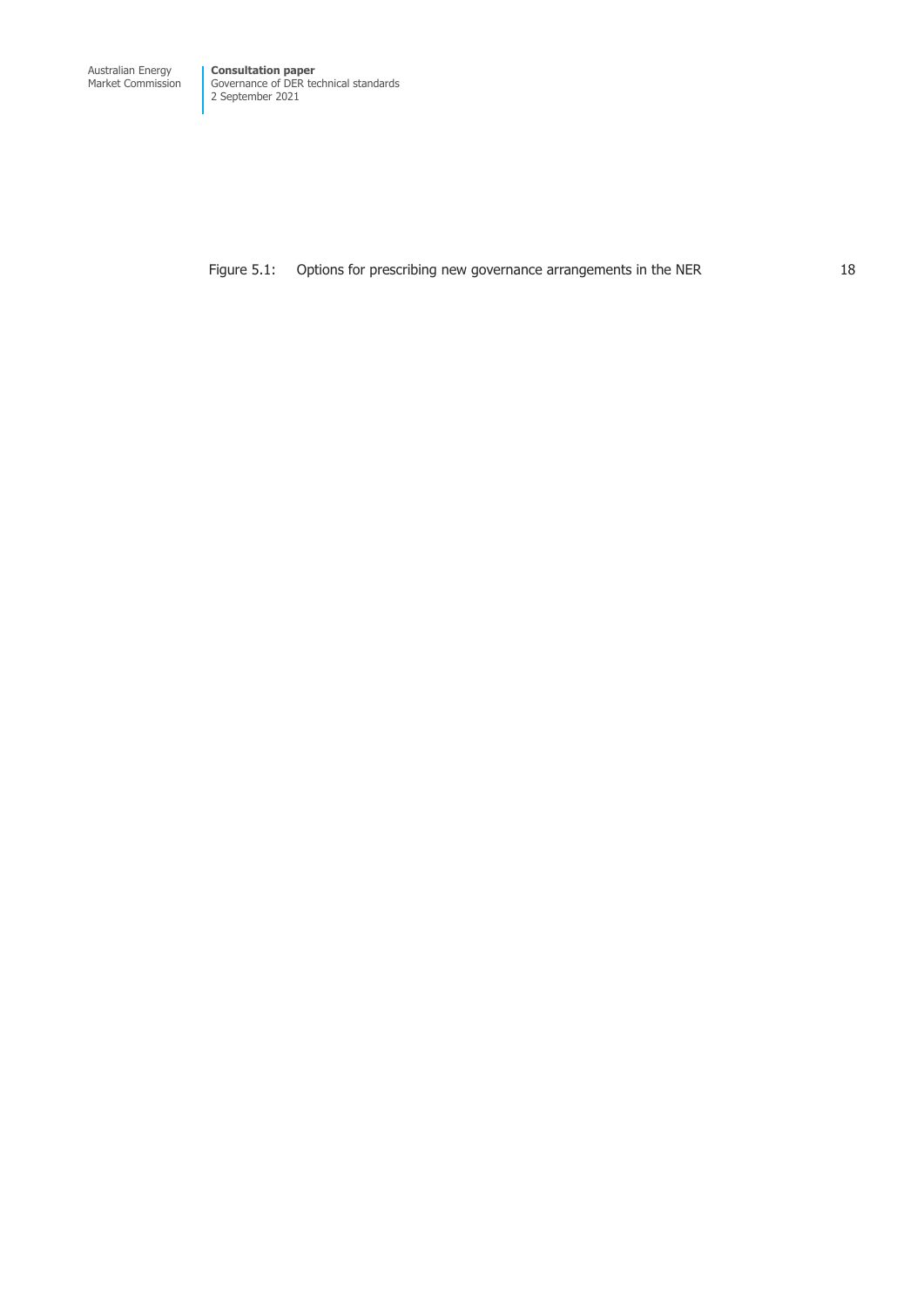<span id="page-4-0"></span>Market Commission

Governance of DER technical standards 2 September 2021

## 1 INTRODUCTION

On 21 September 2020, the Australian Energy Market Commission (Commission or AEMC) received a rule change request from Dr Kerry Schott AO. The rule change request seeks to amend the National Electricity Rules (NER) to:

- create "Distributed Energy Resources (DER) Technical Standards" either in the NER or in a subordinate instrument under the NER
- provide for the enforcement of any national electricity market (NEM) DER technical standards as well as relevant Australian Standards for distribution connected inverters
- establish the AEMC as the responsible body for setting DER technical standards.

The rule change request also asked the AEMC to consider if any changes to the National Energy Retail Rules (NERR) are necessary to give effect to the changes outlined above.

In the remainder of this paper:

- Chapter 2 provides further background on the rule change request
- Chapter 3 provides an overview of the request itself, including the solutions proposed by the rule change request
- [Chapter 4](#page-6-1) proposes an assessment framework for determining the most appropriate [response t](#page-10-1)o the problems identified by the rule change request
- Chapter 5 sets out issues for stakeholder consideration and feedback.

Th[e table belo](#page-14-1)w summarises project milestones.

#### **Tab[le 1.1: Pro](#page-17-1)ject milestones**

| <b>MILESTONE</b>                                          | <b>DATE</b>    |
|-----------------------------------------------------------|----------------|
| Submissions due on consultation paper                     | 7 October 2021 |
| Draft determination published<br>16 December 2021         |                |
| Submissions due on draft determination<br>3 February 2022 |                |
| Final determination published                             | 17 March 2022  |

### 1.1 Lodging a submission

Written submissions on the rule change request must be lodged by 7 October 2021 online via the AEMC's website, www.aemc.gov.au, using the "lodge a submission" function and selecting the project reference code ERC0319/RRC0040.

The submission must be on letterhead (if submitted on behalf of an organisation), signed and dated.

 $\mathbf{I}$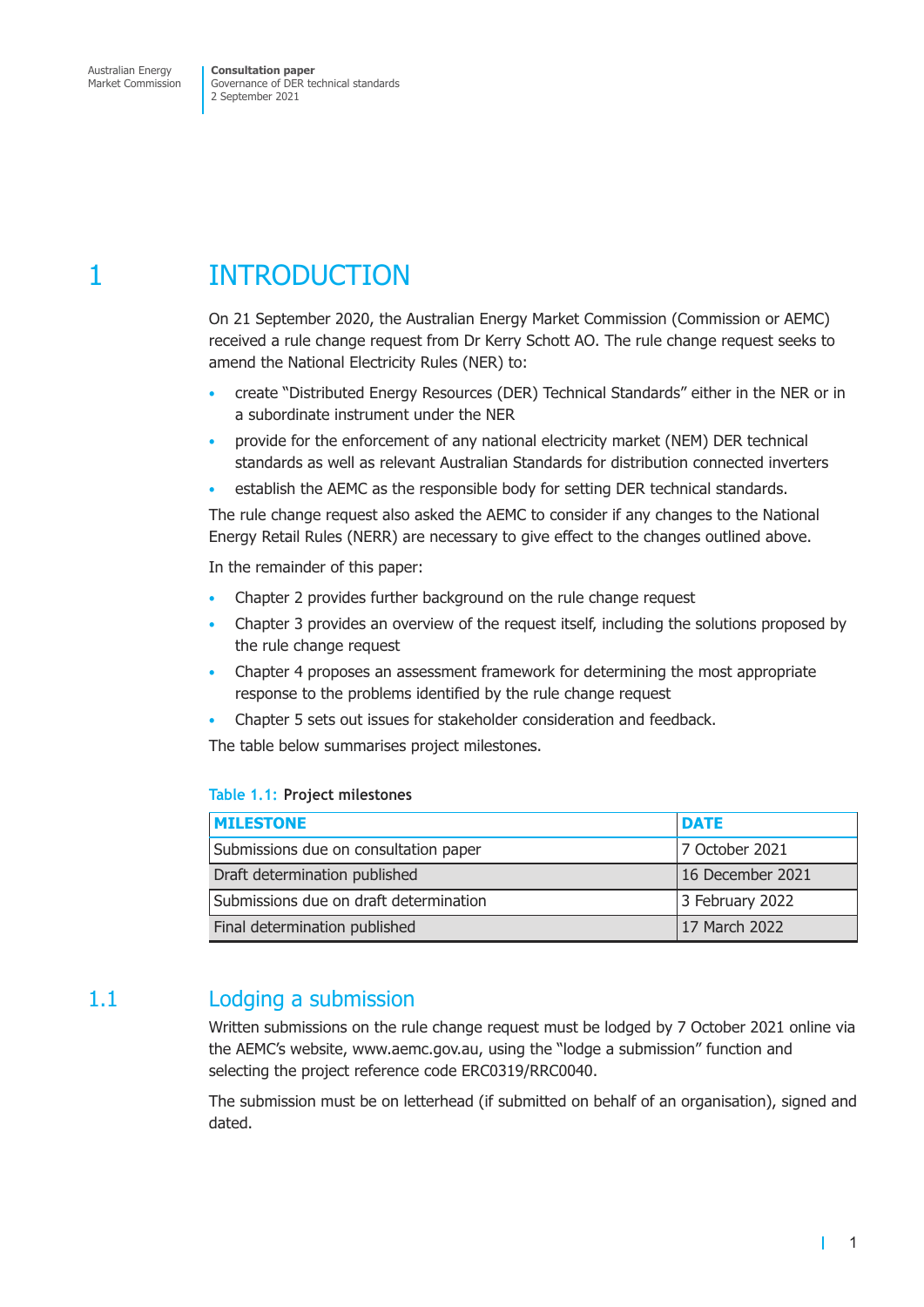Where practicable, submissions should be prepared in accordance with the AEMC's guidelines for making written submissions on rule change requests.<sup>1</sup> The AEMC publishes all submissions on its website, subject to a claim of confidentiality.

All enquiries on this project should be addressed to Andrew Swanson on (02) 8296 7800 or andrew.swanson@aemc.gov.au.

<sup>1</sup> This guideline is available on the AEMC's website www.aemc.gov.au.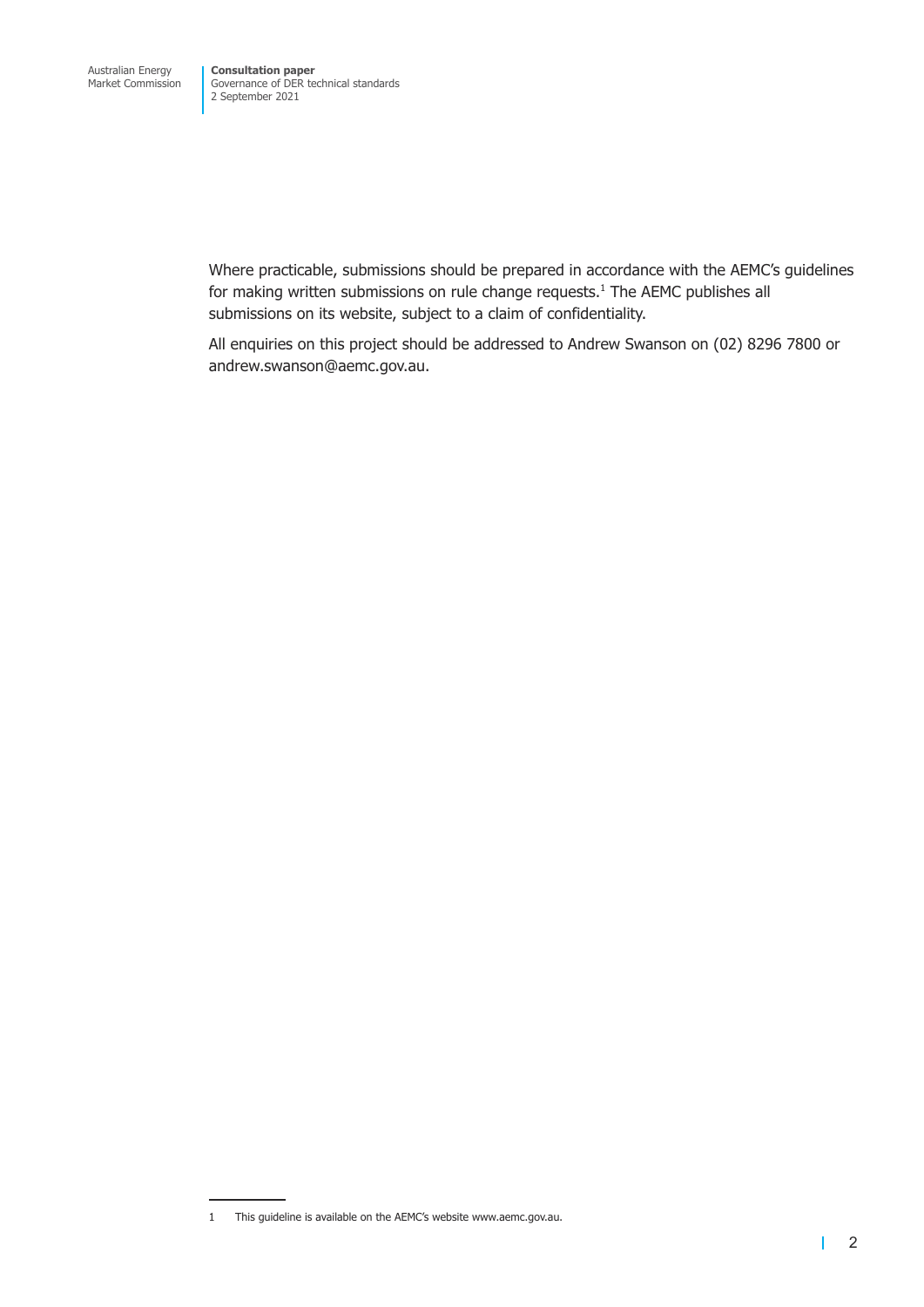<span id="page-6-0"></span>Market Commission

Governance of DER technical standards 2 September 2021

## 2 BACKGROUND

The background to this rule change request includes:

- increasing DER uptake in the NEM
- the AEMC's recent rule change on DER technical standards
- complexity of governance arrangements for DER technical standards.

### 2.1 Increasing DER uptake

DER investment is part of the overall energy transition toward greater reliance on decentralised, variable generation resources and 'active load' – that is, devices giving customers greater control over when they withdraw power from the grid. For example, Australia now has more than 14,500 MW of installed rooftop solar capacity.<sup>2</sup> Consumers have also installed more than 33,000 small-scale batteries since 2014, giving those customers greater control over when they can withdraw power from, or inject power into, distribution networks.<sup>3</sup> By 2040, the Australian Energy Market Operator (AEMO) forecasts between 13 and 22 percent of total underlying energy consumption in the NEM each year will be met by DER. As Figure 2.1 below illustrates, AEMO expects this increase to be driven primarily by continuous installation of distributed PV on domestic and commercial premises.<sup>4</sup>





Source: AEMO, *Integrated System Plan*, 2020, p. 41. Note: Includes PV non-scheduled generation (PVNSG)

<span id="page-6-3"></span><span id="page-6-2"></span><span id="page-6-1"></span>1

<sup>2</sup> Calculation based on figures published by the Clean Energy Regulator, *Quarterly Carbon Market Report: March Report*, 2021.

<sup>3</sup> Calculation based on figures published by the Clean Energy Regulator, *State data for battery installations with small-scale systems*, 2021.

<sup>4</sup> AEMO, *Integrated System Plan for the NEM*, 2020, p. 41.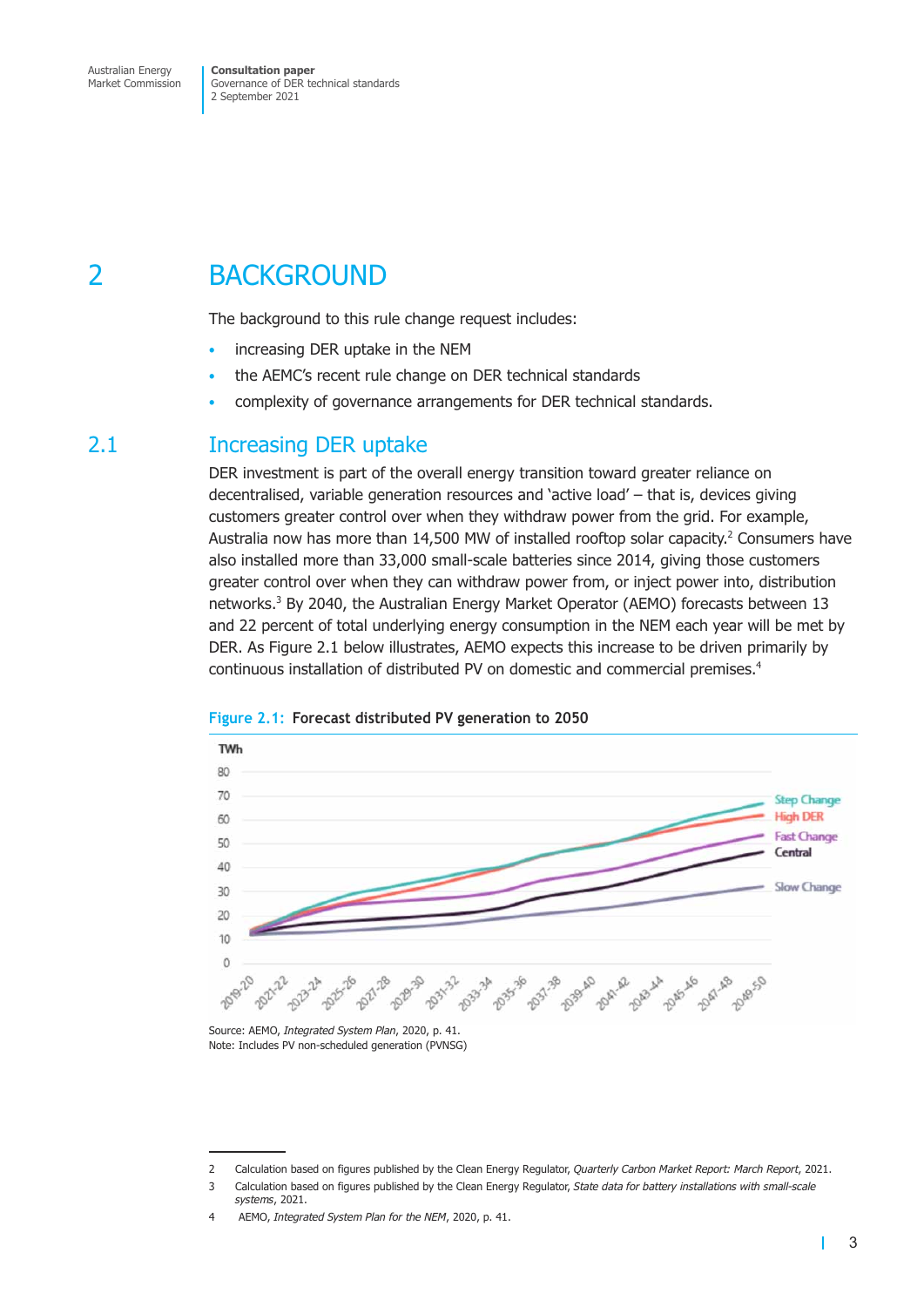<span id="page-7-0"></span>The market is also experiencing a rapid increase in the amount of DER being installed by consumers. Nationally, 792 MW of rooftop PV alone was installed in the first quarter of 2021.<sup>5</sup> With the Clean Energy Regulator forecasting between 3,500 and 4,000 MW new rooftop PV capacity being installed in Australia in 2021 this rapid pace of new DER capacity being installed by consumers is set to continue. A significant share of Australia's new DER capacity is being installed in the NEM.

Historically, the NEM has facilitated one-way power transfers from a relatively small number of coal, gas, and hydro generators to passive energy consumers. But with the rapid rise of DER, distribution networks are increasingly facilitating two-way power transfers. This involves distributing power to, and from, household and commercial consumers that both generate and consume energy.<sup>6</sup>

With increasing two-way power transfers, the NEM will require technical standards that allow DER and its associated devices to both contribute to grid security and reliability, and minimise any negative impacts from DER on the security and reliability of power supply. Any delay implementing new DER technical standards as the market and technology evolves may lead to significant amounts of new DER capacity in the NEM that is not fully capable of supporting security and reliability objectives.

This rule change request therefore requires the AEMC to consider optimal governance arrangements to support the timely implementation of DER technical standards necessary to meet long-term consumer interests such as the security, reliability and affordability of power supply in an increasingly decentralised NEM. This rule change process will complement the Commission's broader work on DER integration, such as the recent rule change on DER access, pricing, and incentive arrangements.<sup>7</sup>

### 2.2 Recent rule change on DER technical standards

When Dr Schott submitted the rule change request, the AEMC was part way through assessing a rule change request from AEMO on DER technical standards. In response to AEMO's request, the Commission made a more preferable final rule to introduce DER technical standards in the NER on 25 February 2021. This rule:

- created DER Technical Standards for embedded generating units connecting to a distribution network through a micro EG connection service
- defined DER Technical Standards as the requirements set out in Australian Standard AS 4777.2:2020 as in force from time to time
- required embedded generating units the subject of model standing offers for basic micro EG connection services to comply with DER Technical Standards
- obliged Distribution Network Service Providers to inform connection applicants about the need to comply with DER Technical Standards, if the connection applicant is proposing to

т

<sup>5</sup> Clean Energy Regulator, *Quarterly carbon market report: March 2021*, p. 33.

<sup>6</sup> AEMC, *DER Access, pricing and incentive arrangements*, rule determination, 12 August 2021.

<sup>7</sup> For more see AEMC, *DER Access, pricing and incentive arrangements*, rule determination, 12 August 2021.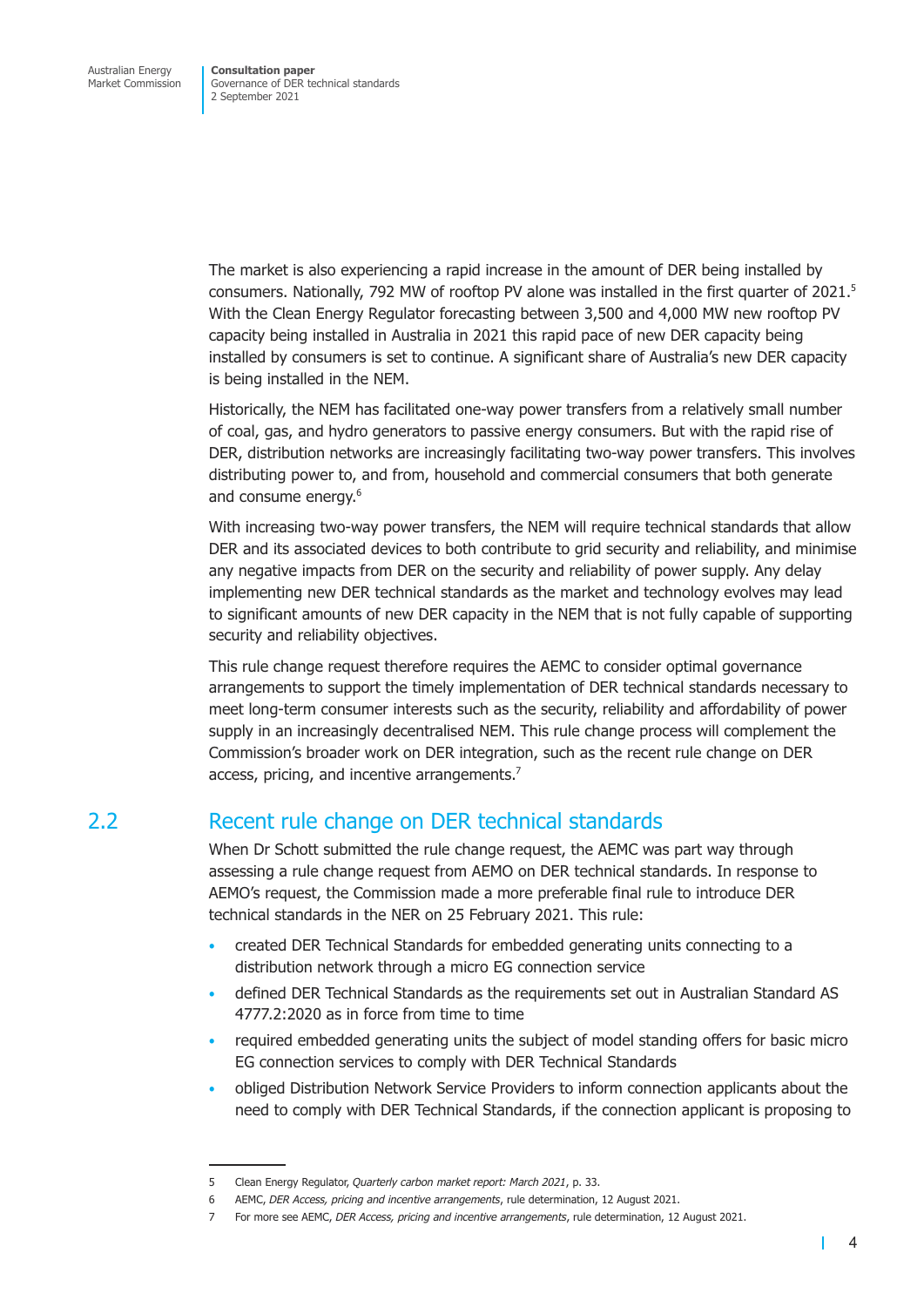<span id="page-8-0"></span>connect a new or replacement embedded generating unit through a basic micro EG connection service

- included a requirement in the minimum content requirements of connection offers for connection applicants connecting a new or replacement embedded generating unit to comply with the DER Technical Standards
- applied DER Technical Standards to new connections or replacement inverters and connection alterations.<sup>8</sup>

The final rule commences on 18 December 2021 and includes transitional provisions to clarify the compliance obligations of parties involved in a connection process when the final rule comes into effect.<sup>9</sup>

### 2.3 Complexity of governance arrangements

The rule change request is concerned there is no DER equivalent to the NER's performance obligations for large-scale generation. Instead, the request notes DER technical standards are determined by multiple organisations with disparate objectives.<sup>10</sup> These arrangements include Standards Australia's processes and the technical standards included in state-based incentive schemes promoting the continued uptake of DER by customers. $^{11}$ 

As Figure 2.2 below demonstrates, there is diverse range of governance arrangements that directly or indirectly impact the development of DER technical standards in the NEM.

 $\mathbf{I}$ 

<sup>8</sup> Schedules 1 and 2 of the National Electricity Amendment (Technical standards for distributed energy resources) Rule 2021 No. 1.

<sup>9</sup> Clause 2 of the National Electricity Amendment (Technical standards for distributed energy resources) Rule 2021 No. 1; Part ZZZZK, Clause 11.135.1 of the NER.

<sup>10</sup> Rule change request, p. 1.

<sup>11</sup> Rule change request, p. 1.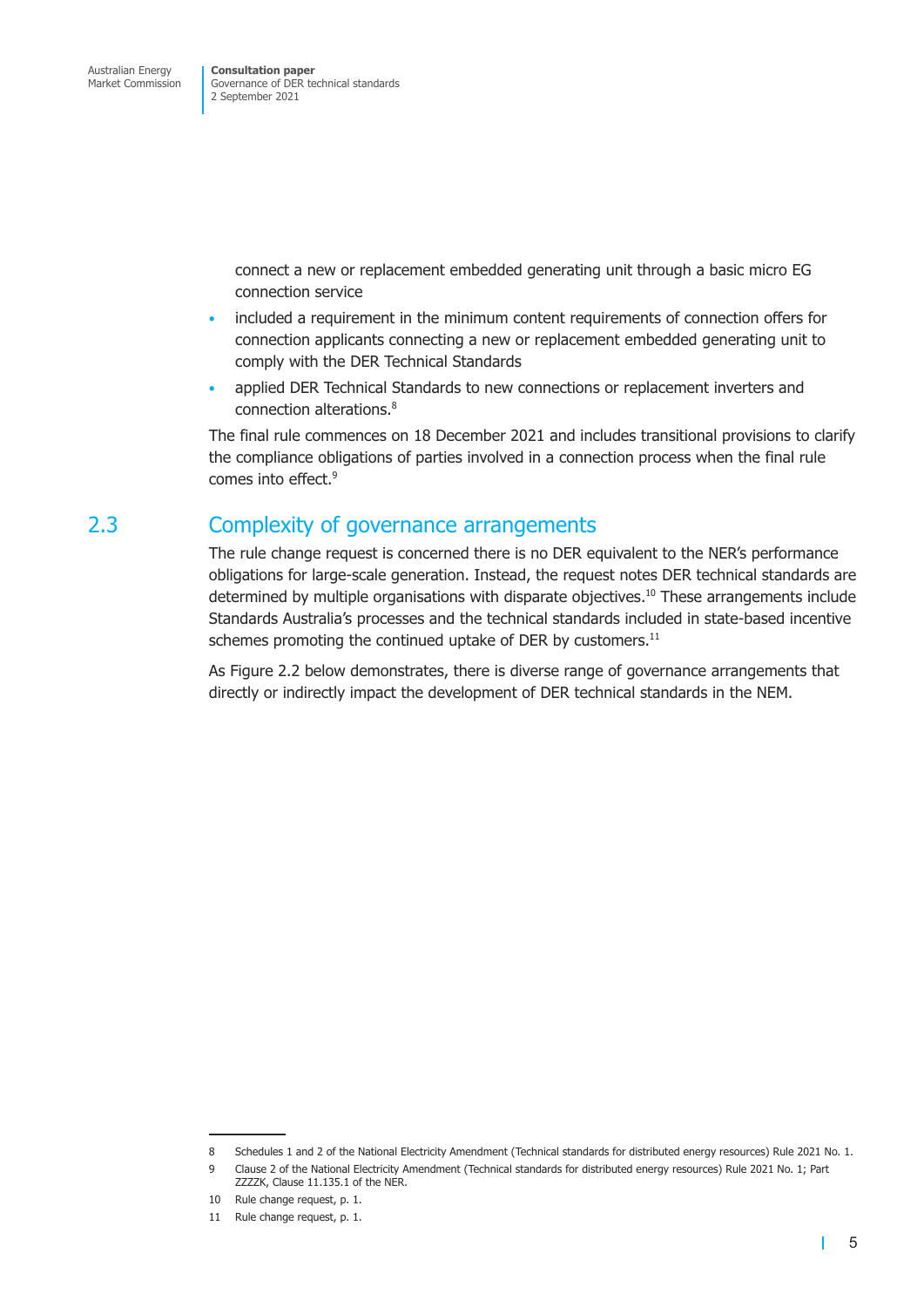#### **Figure 2.2: Overview of existing governance arrangements impacting DER technical standards**



Source: AEMC

Under the existing governance arrangements for DER technical standards in the NEM:

- Standards Australia reviews and, where necessary, updates technical standards for DER devices on a nationally consistent basis.
- The AEMC reviews and, where necessary, updates regulatory arrangements in response to rule change requests. There is no special responsibility for the AEMC to monitor the ongoing evolution of DER technical standards to ensure they meet NEM policy objectives.
- A range of state-based institutions and incentive programs impose minimum technical standards on DER devices. However, there is no national framework for harmonising these decentralised approaches to local issues such as electrical safety and program requirements for DER incentive schemes.

In addition, from December 2021, Distribution Network Service Providers (DNSPs) will be required under the NER to ensure devices meet minimum DER technical standards when prospective customers seek to connect embedded generating (EG) units through a micro EG connection service. In addition, the Australian Energy Regulator (AER) will be responsible for enforcing DNSP compliance with NER requirements for DER technical standards.<sup>12</sup>

<sup>12</sup> See above for a description of the Amending Rule in response to AEMO's rule change request on DER technical standards.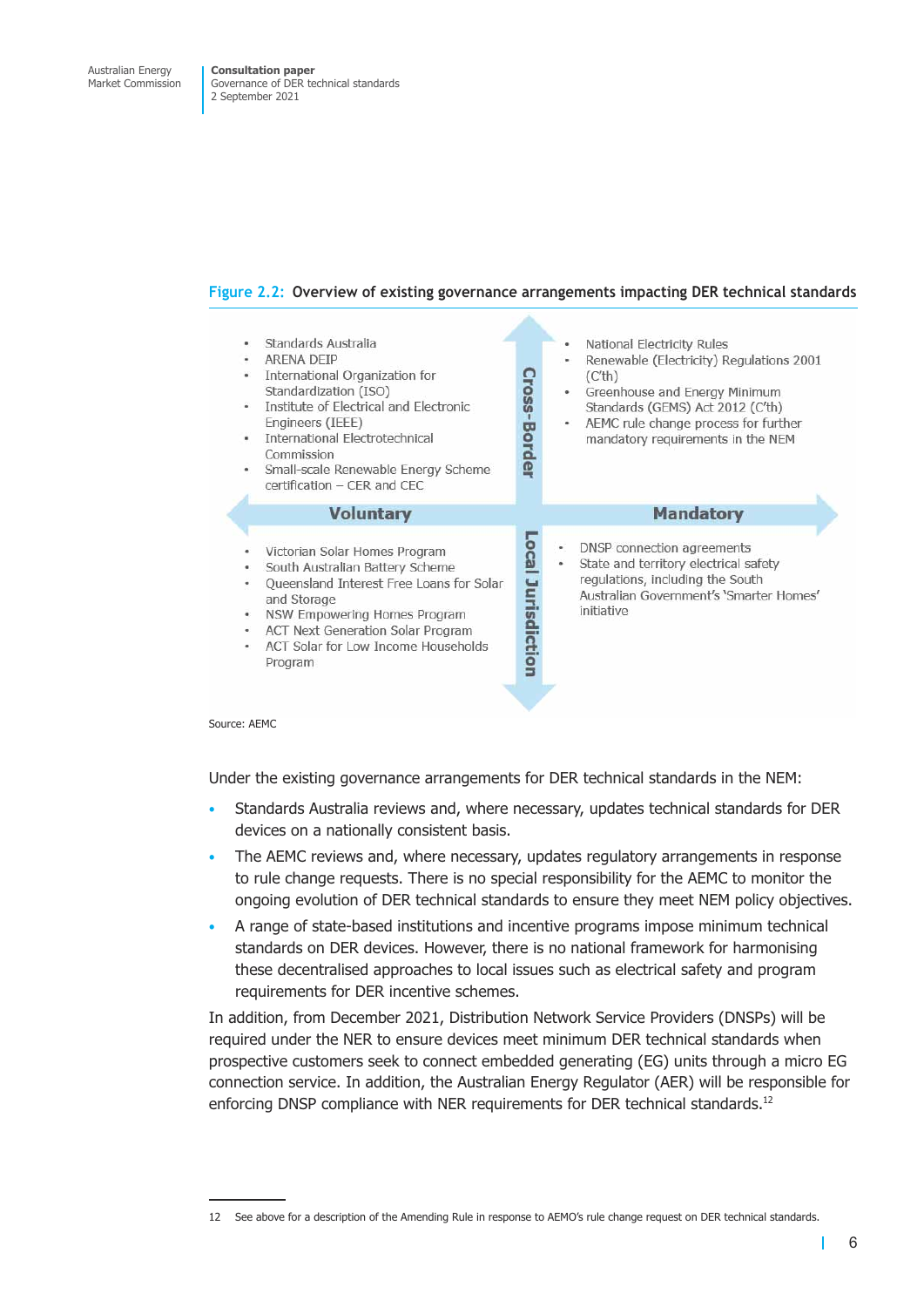# <span id="page-10-0"></span>3 OVERVIEW OF THE RULE CHANGE REQUEST

This chapter sets out the:

- reasons for the rule change request
- proposed solution.

### 3.1 Reasons for the rule change request

The rule change request identified two main reasons for introducing new governance arrangements for DER technical standards:

- the inability to implement consistent technical standards across the NEM
- a need for a fast, flexible and transparent standards setting process.

#### **3.1.1 Inability to implement consistent technical standards across the NEM**

According to the proponent, DER technical standards "could help manage or mitigate system security and distribution level challenges" as DER uptake increases.<sup>13</sup> However, despite many processes being in place under the existing governance arrangements, each process is only capable of providing partial solutions to these challenges.<sup>14</sup>

According to the ESB, existing governance processes are largely independent of each other.<sup>15</sup> Functions under each process vary from voluntary, to incentive-based, to mandatory. As a result, apart from the standards setting processes undertaken by Standards Australia and international bodies, "no other processes currently enable AEMO to impose technical standards that will assist in mitigating emerging system security challenges.<sup>"16</sup>

The ESB's review found three other problems with existing governance arrangements:

- the publication of Australian or international standards does not mean automatic adoption by manufacturers or jurisdictions
- network technical connection standards provide for minimum DER technical standards, but there is a lack of coordination across the NEM
- while the rule change request lodged by AEMO on minimum DER technical standards sought to implement an initial solution, an enduring solution is needed.<sup>17</sup>

#### **3.1.2 Need for a fast, flexible and transparent standards setting process**

As the rule change request explains, Standards Australia is "one of the key standards development bodies in Australia." While Standards Australia does not directly enforce compliance with DER standards, its determinations are often made mandatory through

<span id="page-10-2"></span><span id="page-10-1"></span>т

<sup>13</sup> Rule change request, p. 1.

<sup>14</sup> Rule change request, p. 1.

<sup>15</sup> Energy Security Board, *Governance of DER technical standards: consultation paper*, 2020, p. 4.

<sup>16</sup> Rule change request, p. 2.

<sup>17</sup> Rule change request, p. 3.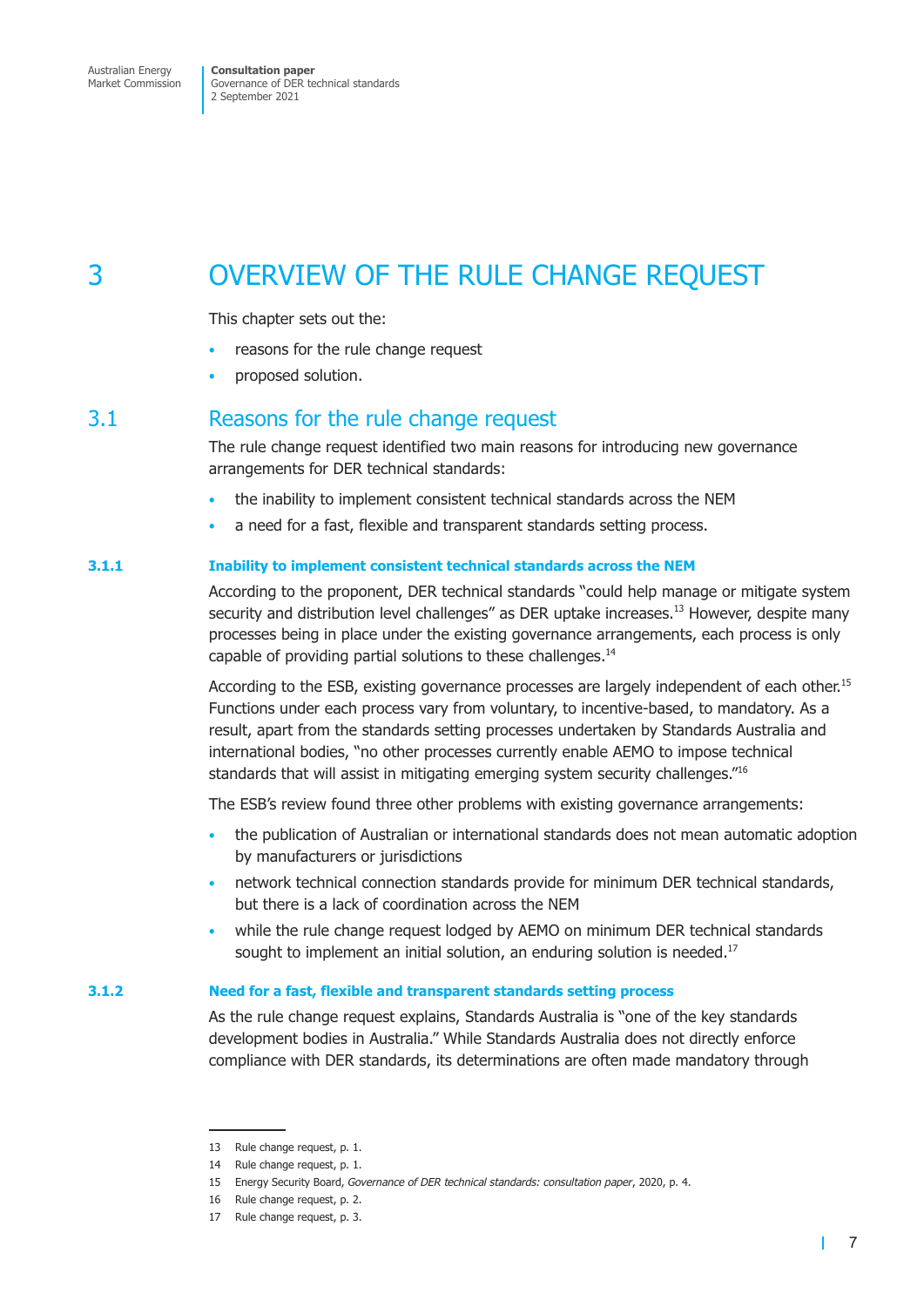<span id="page-11-0"></span>legislative, regulatory, or contractual references to the standard in a range of contexts, including the NER.

#### According to Dr Schott:<sup>18</sup>

the key concern with the overall Standards Australia process is that it is often slow. This means it is not fit for purpose given the fast-changing nature of DER technology and markets. Critically, as DER uptake continues to grow and technology development in the DER space continues to speed up, the current process does not provide the ability for crucial standards that may assist in mitigating emerging system security or network operation challenges to be implemented as promptly as needed to meet the needs of parties operating in the NEM.

Dr Schott is also concerned that Standards Australia:

- relies on a technical committee dominated by network service providers, and market and regulatory bodies
- relies on a consultation process that is too short and opaque compared with the AEMC stakeholder consultation process
- lacks clarity and transparency in its objectives when developing Australian Standards.<sup>19</sup>

### 3.2 Proposed solution

The rule change request has proposed a suite of reforms to address the problems summarised above. The overarching objectives of the proposed new governance arrangements are that:

- relevant DER technical standards sit in the NER or in a separate instrument under the NER. In this way, standards will be required to meet the NEO with respect to system security, distribution network management, and the sale of DER services
- DER technical standards are developed and adopted in the NER transparently, efficiently and effectively to meet the rapid deployment of DER and the changing needs of consumers, the electricity system and the overall NEM
- NEM DER technical standards enable new requirements and obligations taking effect in the NEM before Standards Australia finalises any relevant standard update, on an ongoing basis, in recognition that the Australian Standards process may not meet NEM needs at all times.20

To achieve these objectives, the rule change request proposed that the AEMC be responsible for the ongoing governance of DER technical standards in the NEM. The AEMC would undertake these governance functions in two main ways:

• establishing DER technical standards as part of the NER or a subordinate instrument under the NER

 $\blacksquare$ 

<sup>18</sup> Rule change request, p. 3.

<sup>19</sup> Rule change request, p. 4.

<sup>20</sup> Rule change request, p. 4.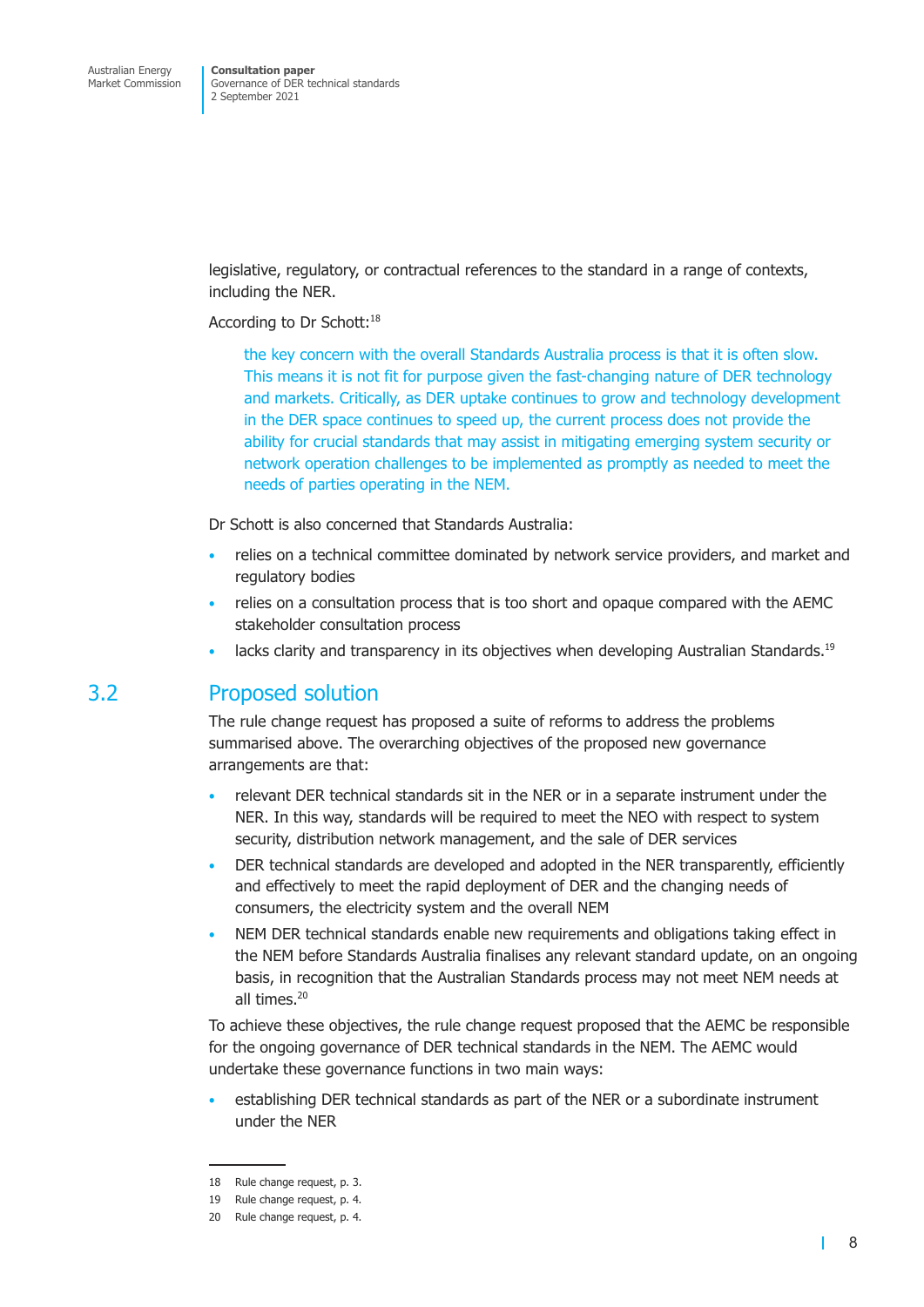<span id="page-12-0"></span>Market Commission

Governance of DER technical standards 2 September 2021

 $\cdot$  implementing standards through customer connections.<sup>21</sup>

#### **3.2.1 Establish DER technical standards under the NER or a subordinate instrument**

The rule change request proposed the following:

- the AEMC be the decision-maker for new and updated DER technical standards in the NEM
- the AEMC may consider new standards "where these will improve overall outcomes for consumers; including in areas such as connections and data protocols"22
- new technical standards be amended and added to the NER or to a subordinate instrument under the NER
- the AEMC collaborate with AEMO and the AER in developing and updating DER technical standards
- the AEMC obtain expert advice to support its standard setting functions by either
	- an advisory committee established as a standing or ad hoc committee under s. 39 of the National Electricity Law (NEL), or
	- consultants
- the AEMC be required to develop and maintain a technical standards work program.

The rule change request also considered the structure and functions of any committee the AEMC may want to establish to support its role as decision maker. These considerations are set out in below in Table 3.1.

|             | Members should be drawn from:                                   |
|-------------|-----------------------------------------------------------------|
|             | Market bodies<br>٠                                              |
|             | Consumers/consumer representatives with DER experience<br>۰     |
| Membership  | <b>DNSPs</b>                                                    |
|             | Original equipment manufacturers (OEMs)<br>٠                    |
|             | Jurisdictional safety regulators<br>۰                           |
|             | Aggregators<br>۰                                                |
|             | Standards Australia.                                            |
|             | Members should be appointed by the AEMC based on their          |
| Appointment | expertise in technical standards. Appointment should follow a   |
|             | nomination and merit-based selection process.                   |
|             | Members should be selected based on expertise and experience    |
| Expertise   | in different dimensions of the DER supply and use chain, rather |
|             | than representing particular interests.                         |

| Table 3.1: Considerations for a committee on DER technical standards |  |  |  |
|----------------------------------------------------------------------|--|--|--|
|----------------------------------------------------------------------|--|--|--|

 $\mathbf{I}$ 

<sup>21</sup> Rule change request, pp. 4-5.

<sup>22</sup> Rule change request, p. 6.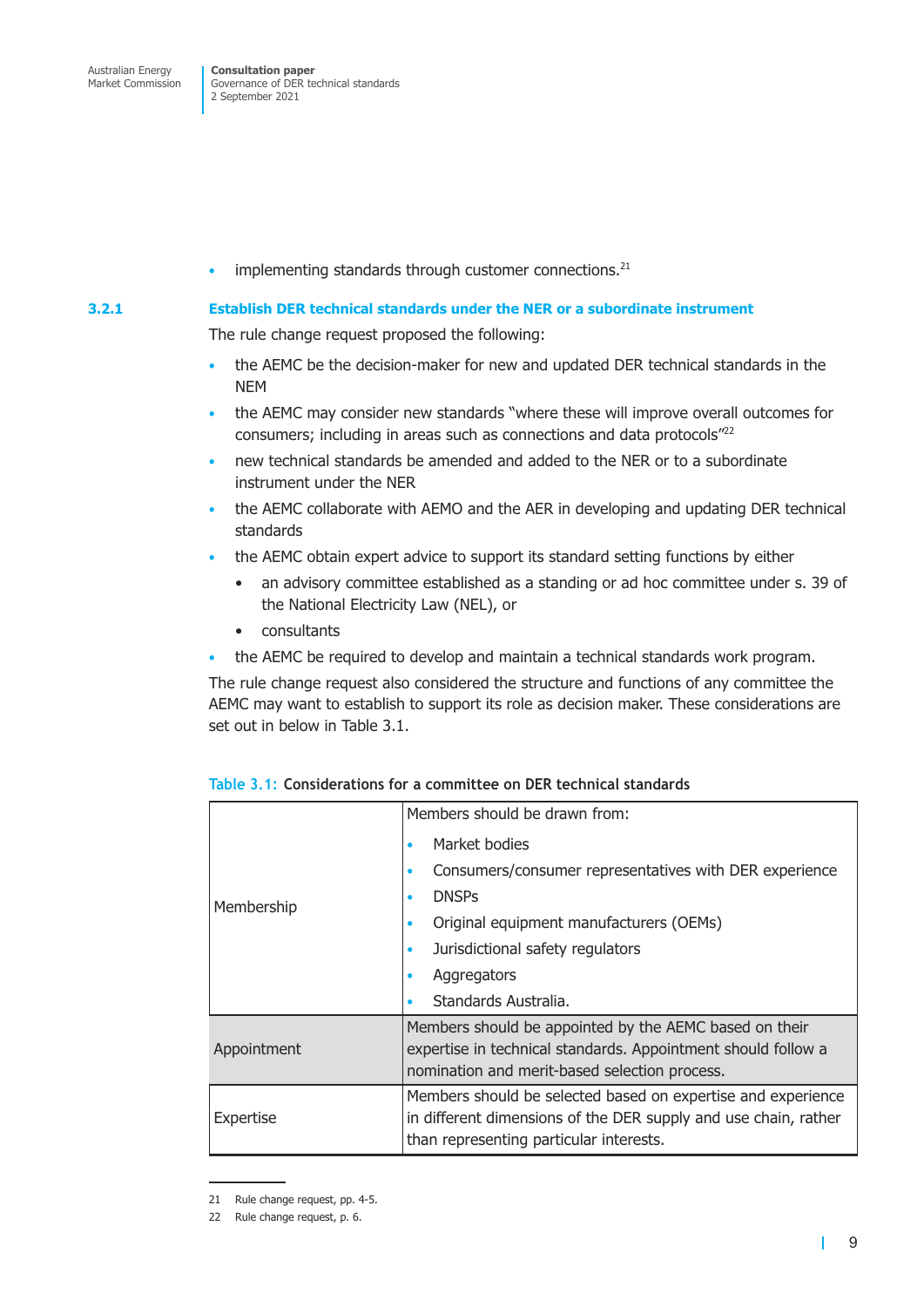|                 | Membership should be balanced to account for:                                                      |
|-----------------|----------------------------------------------------------------------------------------------------|
|                 | Geographical location and participating jurisdictions                                              |
| <b>Balance</b>  | Covering NEM networks, non-NEM networks, and stand-<br>alone power system standards considerations |
|                 | Appropriate mix of commercial, legal, and technical expertise<br>٠                                 |
|                 | Diversity of members' backgrounds.<br>$\bullet$                                                    |
| Required output | Committee should be required to publish minutes of its meetings                                    |

Source: Rule change request, p. 5.

#### **3.2.2 Implement standards through customer connections**

The rule change request proposed implementing DER technical standards through customer connections in accordance with the process for:

- NEM connections by incorporating DER technical standards via the minimum content requirements of relevant NER Chapter 5A connection contracts, negotiation frameworks, and model standing offers
- deemed standard connection contracts through the model terms and conditions prescribed in Schedule 2 to the NERL.

The proponent also suggested agreements require "the connection application meet DER technical standards as made and updated from time-to-time".23 Such a requirement would avoid the AER needing to continually approve agreements over time as DER technical standards change.

By including these new requirements in connection agreements, the proponent argued an obligation to meet DER technical standards would extend to:

- connection applicants (or their representatives)
- manufacturers
- installers of DER and DER devices.<sup>24</sup>

Under the proposed solution, the AER would be responsible for enforcing compliance, with the AEMC responsible for identifying any gaps in compliance and enforcement and developing new processes, as required. The effect, according to the rule change request, would be "nationally consistent technical requirements and settings" for DER and DER devices.<sup>25</sup>

The request acknowledged the unique regulatory arrangements in place in Victoria compared with other NEM jurisdictions. Accordingly, Dr Schott suggested the Victorian Government and the Essential Services Commission may need to consider how to implement new governance arrangements for DER technical standards in Victoria.<sup>26</sup>

<sup>23</sup> Rule change request, p. 7.

<sup>24</sup> Rule change request, p. 6.

<sup>25</sup> Rule change request, p. 7.

<sup>26</sup> Rule change request, p. 6.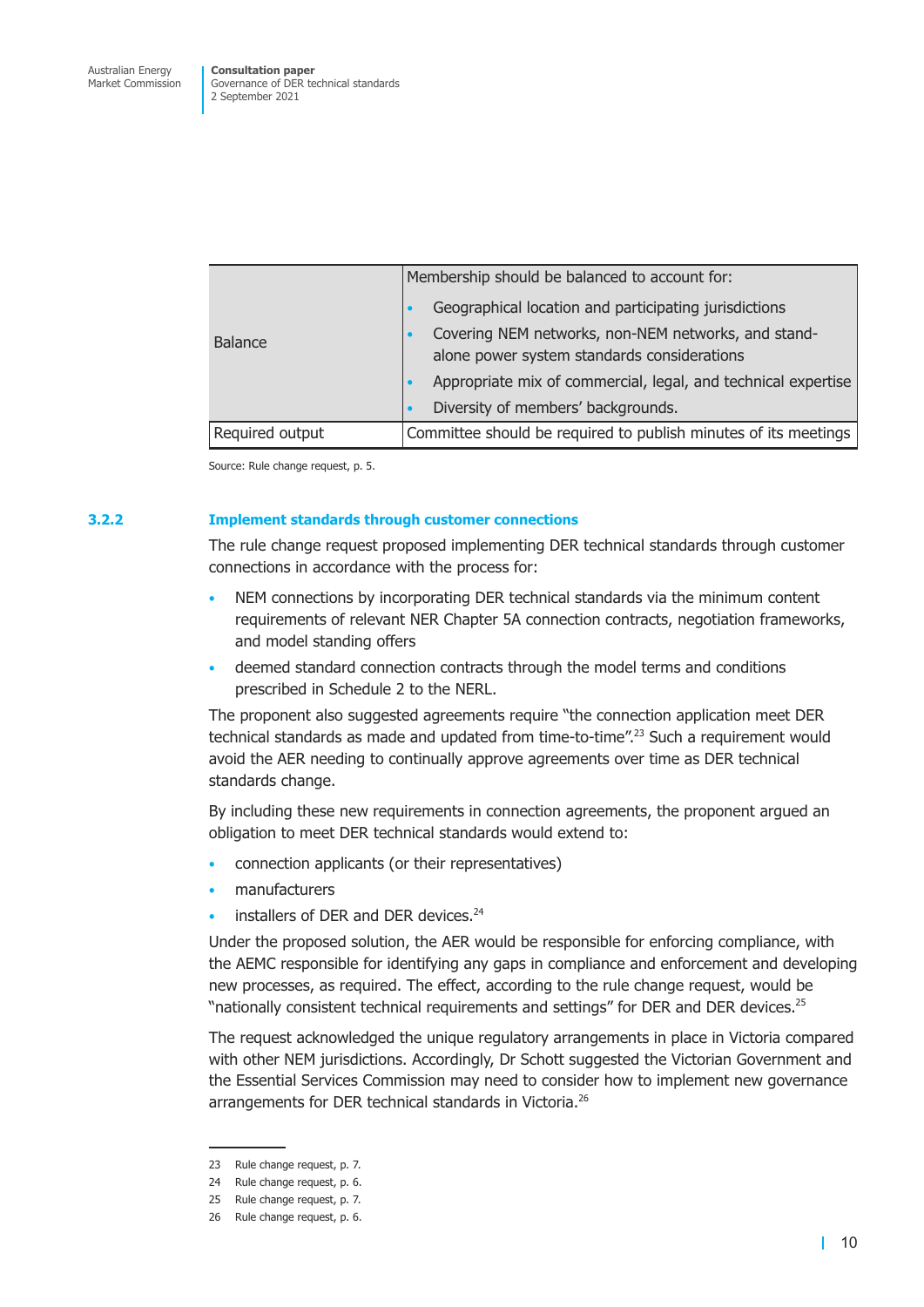<span id="page-14-0"></span>Australian Energy Market Commission

**Consultation paper** Governance of DER technical standards 2 September 2021

# 4 ASSESSMENT FRAMEWORK

This chapter sets out the requirements under the NEL and the National Energy Retail Law (NERL) the AEMC must satisfy in considering the rule change request. It also provides detail of the proposed approach for assessing the rule change request. The framework may be refined during the rule change process.

### 4.1 Achieving the NEO and the NERO

Under the NEL the Commission may only make a rule if it is satisfied that the rule will, or is likely to, contribute to the achievement of the national electricity objective (NEO).<sup>27</sup>

The NEO is:28

<span id="page-14-1"></span>to promote efficient investment in, and efficient operation and use of, electricity services for the long term interests of consumers of electricity with respect to -

- (a) price, quality, safety, reliability and security of supply of electricity; and
- (b) the reliability, safety and security of the national electricity system.

Further, with respect to the NERL, the Commission may only make a rule if it is satisfied that the rule will, or is likely to, contribute to the achievement of the national energy retail objective (NERO).<sup>29</sup>

The NERO is:30

to promote efficient investment in, and efficient operation and use of, energy services for the long term interests of consumers of energy with respect to price, quality, safety, reliability and security of supply of energy.

The Commission must also, where relevant, satisfy itself that the rule is "compatible with the development and application of consumer protections for small customers, including (but not limited to) protections relating to hardship customers" (the "consumer protections test").<sup>31</sup>

Where the consumer protections test is relevant in the making of a rule, the Commission must be satisfied that both the NERO test and the consumer protections test have been met.<sup>32</sup> If the Commission is satisfied that one test, but not the other, has been met, the rule cannot be made.

There may be some overlap in the application of the two tests. For example, a rule that provides a new protection for small customers may also, but will not necessarily, promote the NERO.

<sup>27</sup> Section 88 of the NEL.

<sup>28</sup> Section 7 of the NEL.

<sup>29</sup> Section 236(1) of the NERL.

<sup>30</sup> Section 13 of the NERL.

<sup>31</sup> Section 236(2)(b) of the NERL.

<sup>32</sup> That is, the legal tests set out in s. 236(1) and (2)(b) of the NERL.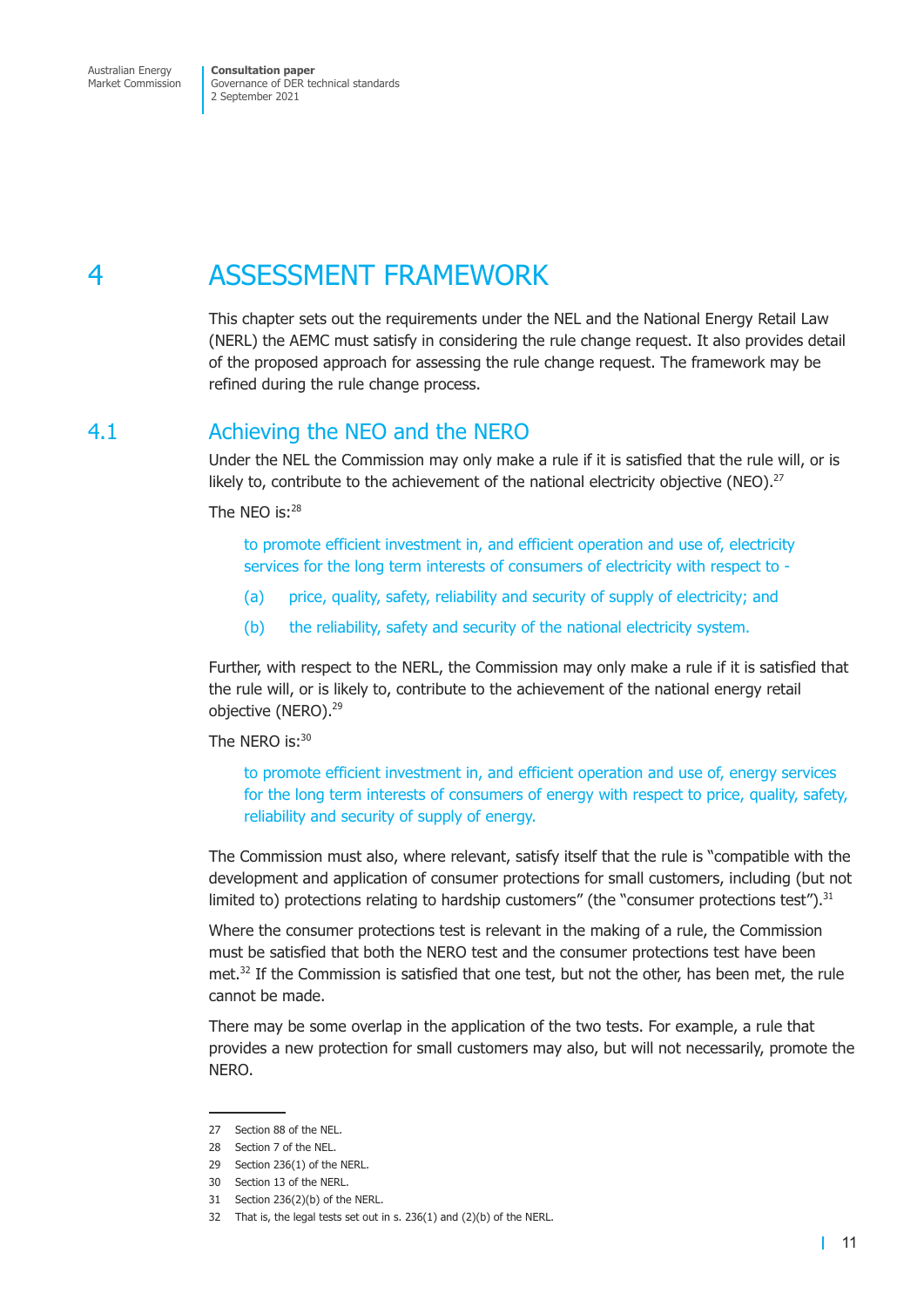<span id="page-15-0"></span>Market Commission

Governance of DER technical standards 2 September 2021

#### **4.1.1 Making a more preferable rule**

Under ss. 91A of the NEL and 244 of NERL, the Commission may make a rule that is different (including materially different) to a proposed rule (a more preferable rule) if it is satisfied that, having regard to the issue or issues raised in the rule change request, the more preferable rule will or is likely to better contribute to the achievement of the NEO and the NERO.

#### **4.1.2 Making a differential rule**

Under the Northern Territory legislation adopting the NEL, the Commission may make a differential rule if, having regard to any relevant MCE statement of policy principles, a different rule will, or is likely to, better contribute to the achievement of the NEO than a uniform rule. A differential rule is a rule that:

- varies in its term as between:
	- the national electricity system, and
	- one or more, or all, of the local electricity systems, or
- does not have effect with respect to one or more of those systems

but is not a jurisdictional derogation, participant derogation or rule that has effect with respect to an adoptive jurisdiction for the purpose of s. 91(8) of the NEL.

As the proposed rule related to parts of the NER that currently do not apply in the Northern Territory, the Commission has not assessed the proposed rule against additional elements required by the Northern Territory legislation.<sup>33</sup>

### 4.2 Proposed assessment framework

In assessing this rule change request, the Commission is not required to determine the content of DER technical standards. Rather, it will focus on the governance arrangements for DER technical standards in the NEM. While this may require considering the efficacy of existing standards, such issues are only relevant to the extent they show how existing governance arrangements are (or are not) working for NEM participants.

Based on a preliminary assessment of the rule change request, the Commission considers that the most relevant aspects of the NEO and NERO for this rule change request are the efficient investment in, and operation of, electricity services with respect to the price, quality and security of supply of electricity.

Accordingly, the Commission will focus on the considerations in Table 4.1 below.

<sup>33</sup> From 1 July 2016, the NER, as amended from time to time, apply in the NT, subject to derogations set out in regulations made under the NT legislation adopting the NEL. Under those regulations, only certain parts of the NER have been adopted in the NT. (See the AEMC website for the NER that applies in the NT.) National Electricity (Northern Territory) (National Uniform Legislation) Act 2015.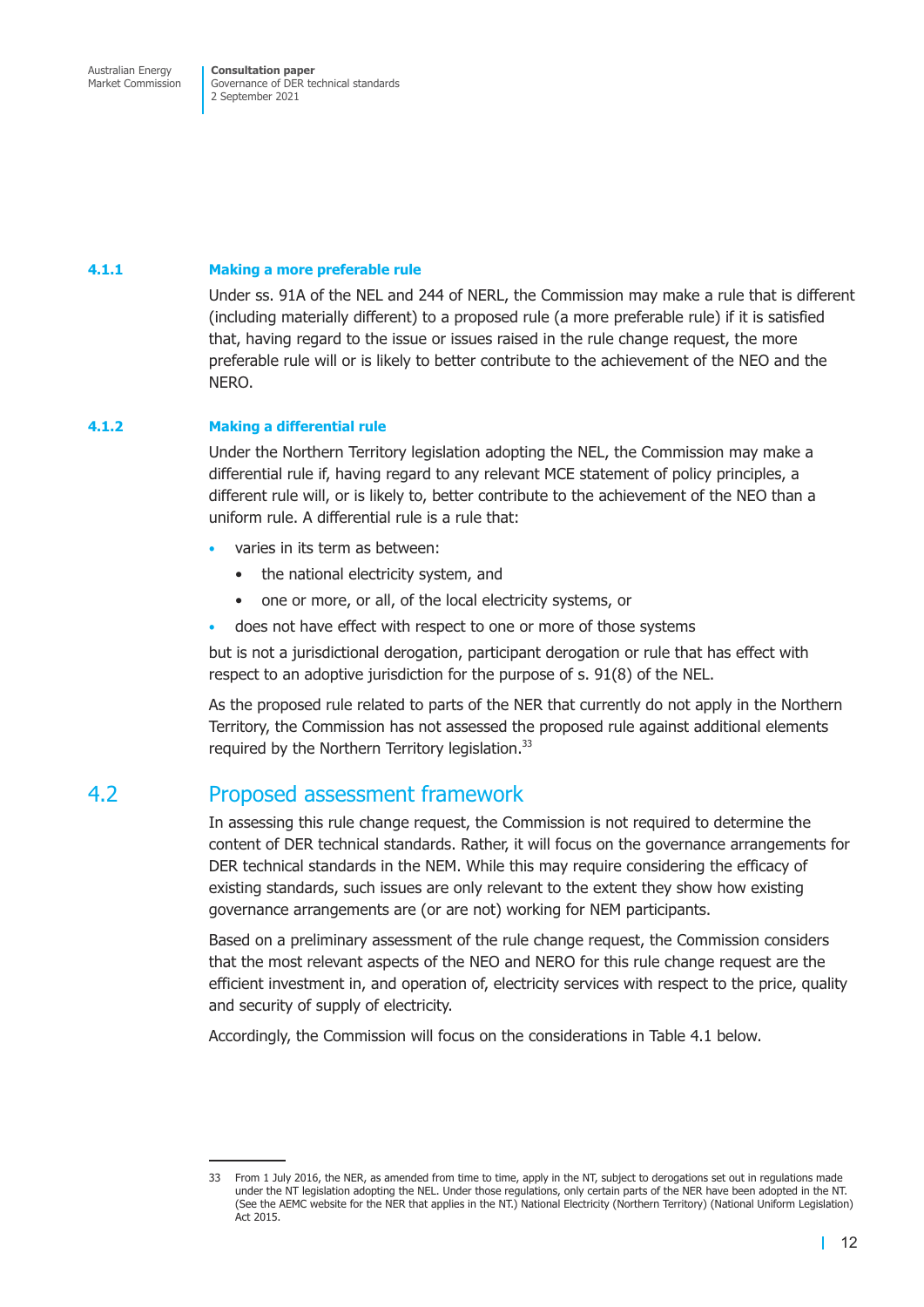#### <span id="page-16-0"></span>**Table 4.1: Proposed assessment framework**

| <b>OBJECTIVE</b>         | <b>DESCRIPTION</b>                                                                                                                                                                                                                                                                                                                                                                                                                                                                             |
|--------------------------|------------------------------------------------------------------------------------------------------------------------------------------------------------------------------------------------------------------------------------------------------------------------------------------------------------------------------------------------------------------------------------------------------------------------------------------------------------------------------------------------|
|                          | Maximising DER's potential contribution while maintaining grid<br>$\bullet$<br>security and reliability, particularly as the energy transition<br>results in increased DER installation and grid-scale VRE                                                                                                                                                                                                                                                                                     |
| Security and reliability | Accounting for differences in DER installation rates between<br>$\bullet$<br>and within NEM regions                                                                                                                                                                                                                                                                                                                                                                                            |
|                          | Timeliness of DER technical standards setting for the NEM<br>$\bullet$<br>given the rapid pace of new DER capacity being installed by<br>consumers                                                                                                                                                                                                                                                                                                                                             |
| Price                    | Complexity, cost and timeliness of standard setting and<br>$\bullet$<br>compliance under any new governance arrangements are no<br>more than necessary to achieve security, reliability, and safety<br>objectives (including internal opportunity costs for the AEMC<br>from appropriately resourcing any new governance activities)<br>Parties responsible for meeting the costs of any new<br>$\bullet$<br>governance arrangements are those best able to manage and<br>mitigate those costs |
| Safety                   | Promote and maintain approved industry safety standards for<br>$\bullet$<br>the owners of DER and across the power system more<br>broadly                                                                                                                                                                                                                                                                                                                                                      |

If the above criteria lead to conflicting objectives at any stage during the rule change request, the Commission will seek to balance each objective in the overall long-term interests of consumers.

The Commission is seeking stakeholder feedback on its proposed assessment framework. This includes stakeholder views on the extent to which the proposed framework will enable the Commission to analyse the problems outlined in the rule change request and assess the potential solutions to the issues identified.

### QUESTION 1: ASSESSMENT FRAMEWORK

- 1. Do you agree with the proposed assessment framework?
- 2. Should the assessment framework include any additional considerations? If so, what are they and why?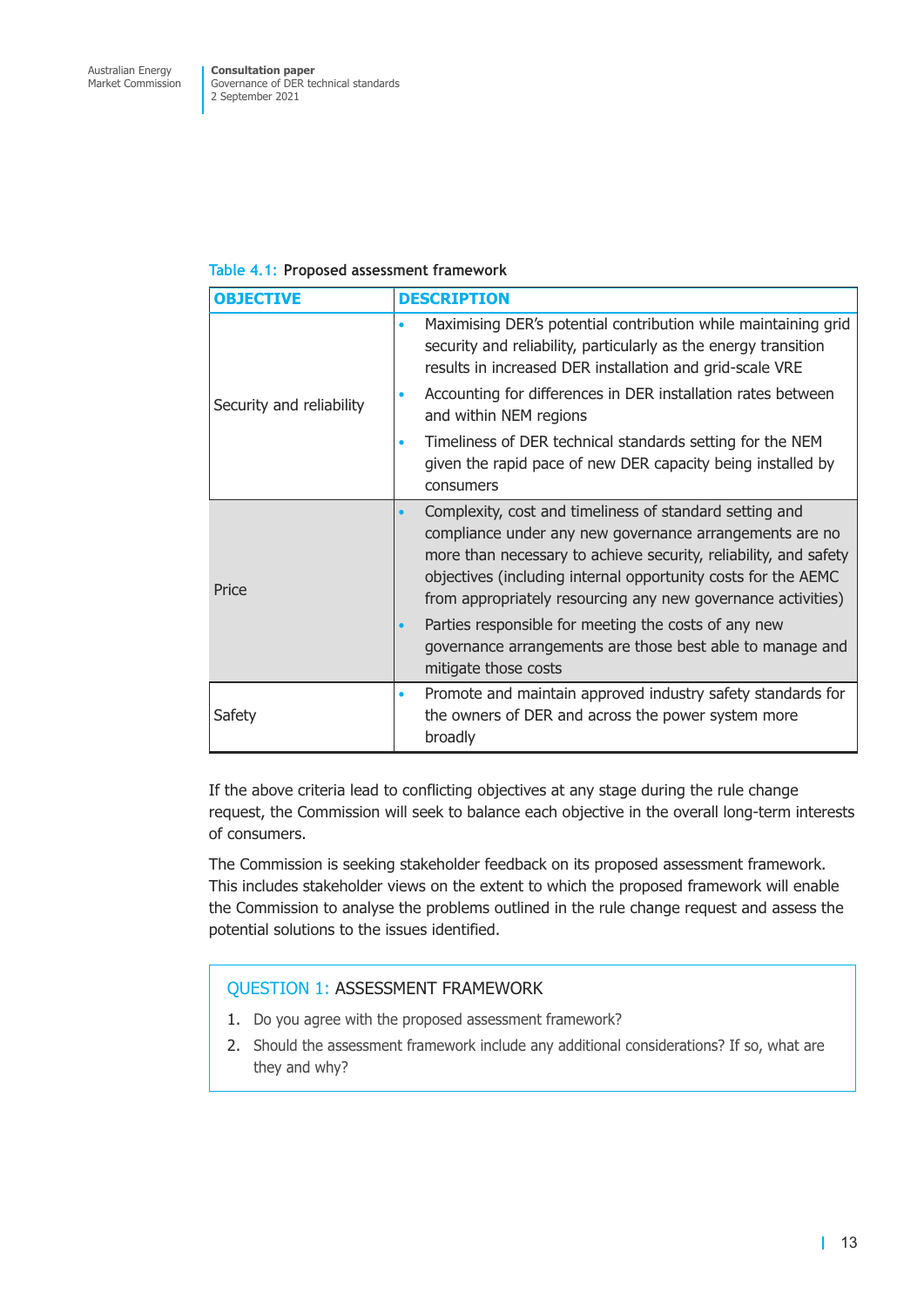<span id="page-17-0"></span>Market Commission

Governance of DER technical standards 2 September 2021

## 5 ISSUES FOR CONSULTATION

In this chapter the AEMC sets out the issues it considers particularly relevant to the rule change request and invites stakeholders to provide their insights. Issues include:

- <span id="page-17-1"></span>Is there a problem with the governance of DER technical standards in the NEM?
- What is the market impact of identified problems?
- What are potential solutions to address these issues?

Stakeholders may also raise any other matters they consider relevant to the Commission's consideration of this rule change request.

### 5.1 Identifying governance problems

As discussed in section 3.1, the rule change request identified two main problems with the governance of DER technical standards for the NEM:

- inability to implement consistent technical standards across the NEM
- need for a f[ast, flexible](#page-10-2) and transparent standards setting process.

According to the proponent, further governance problems include:

- the publication of Australian or international standards does not mean automatic adoption by manufacturers or jurisdictions
- network technical connection standards provide for minimum DER technical standards, but there is a lack of coordination across the NEM
- while the rule change request lodged by AEMO on minimum DER technical standards sought to implement an initial solution, an enduring solution is needed.

As a result, the proponent is concerned the NEM's governance arrangements are not sufficient for the significant increase in DER installations expected in coming years and the resulting increase in two-way power transfers on distribution networks.

#### QUESTION 2: IDENTIFYING GOVERNANCE PROBLEMS

- 1. Do you agree with the problems identified by the rule change request? Why?
- 2. Do you agree with the rule change request on the causes of identified problems? Why?
- 3. To what extent has the Commission's recent rule change on DER technical standards resolved or likely resolve the identified governance issues?
- 4. When do longer term issues such as interoperability and cyber security need to be addressed? Can existing governance arrangements and the recent rule change address these issues in a timely manner or is further governance reform required?
- 5. Are there any other governance problems not identified by the rule change request? If so, why does the AEMC need to consider these issues?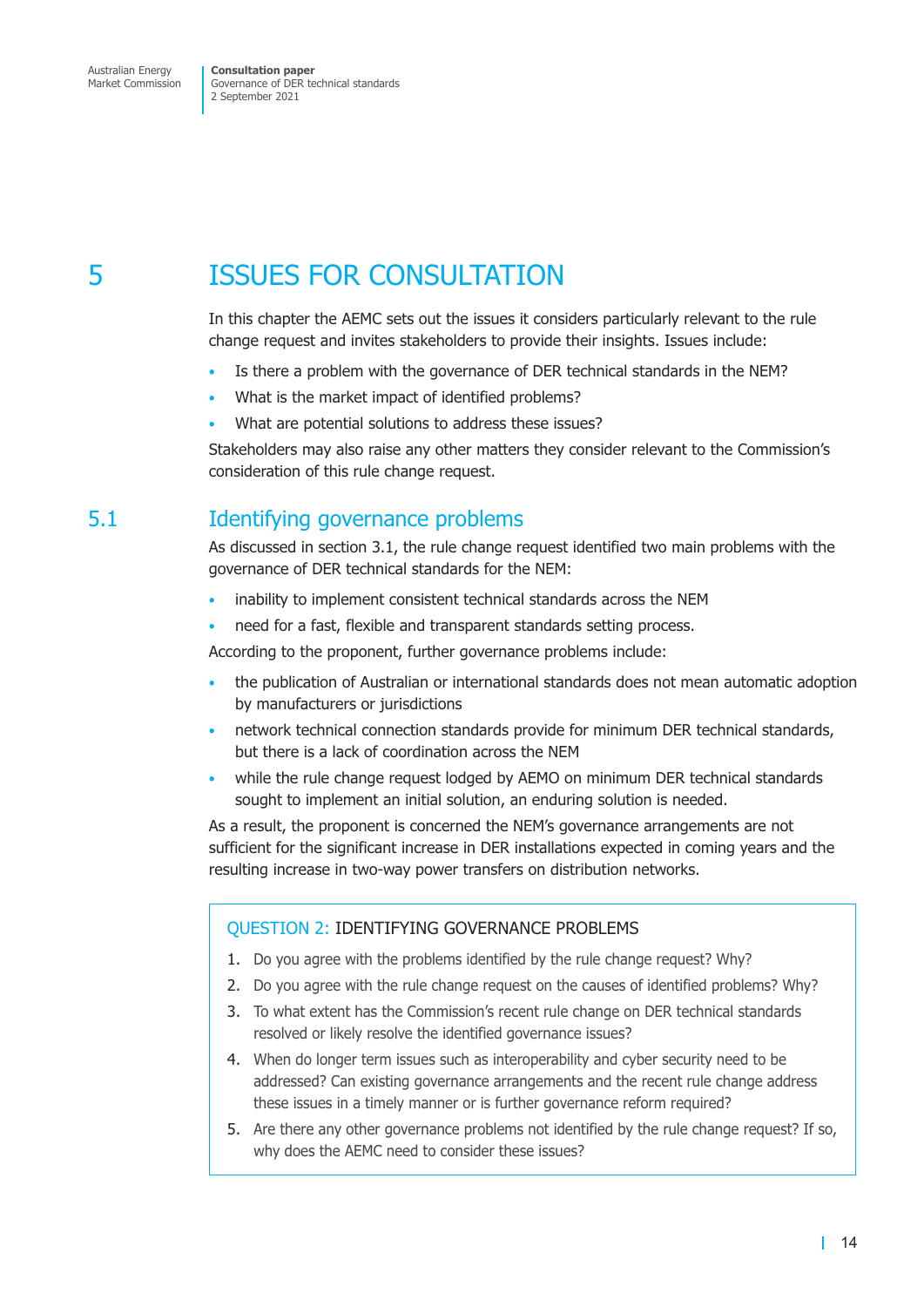## <span id="page-18-0"></span>5.2 Assessing the market impact of identified problems

To determine the significance of the problems identified by the rule change request (and stakeholders in response to this consultation paper) the Commission needs to understand the costs and impacts faced or observed by individual market participants, jurisdictions, and market bodies.

In particular, the Commission is seeking stakeholder views on the:

- impact of governance arrangements on the security and reliability of power supply in the grid, particularly at the distribution level
- impact of governance arrangements on the range of DER devices and services available to NEM consumers
- potential impact of the recent rule change on DER technical standards when it commences in December 2021, in the near and long term future
- cost of participating in existing governance arrangements, and any expected costs from complying with the new DER technical standards rule when it commences
- degree of certainty about any forecast future costs.

### QUESTION 3: ASSESSING THE MARKET IMPACT OF IDENTIFIED PROBLEMS

- 1. Do you face any costs from governance arrangements in place prior to the commencement of the new DER technical standards rule change on 18 December 2021? Can you quantify these costs?
- 2. Alternatively, how would you be impacted if the Commission does not establish new governance arrangements for DER technical standards?
- 3. How certain are you about any forecast future costs?

### 5.3 Potential solutions

To inform its response to the rule change request, the Commission is seeking stakeholder views on three main questions:

- Should DER technical standards be included in the NER?
- If so, who should develop and maintain DER technical standards?
- What are the AEMC's options for implementing new governance arrangements?

#### **5.3.1 Should DER technical standards be included in the NER?**

The rule change request proposed DER technical standards be included in the NER or an instrument subordinate to it.

According to the rule change request, including DER technical standards in the NER would involve:

• the AEMC setting DER technical standards for the NEM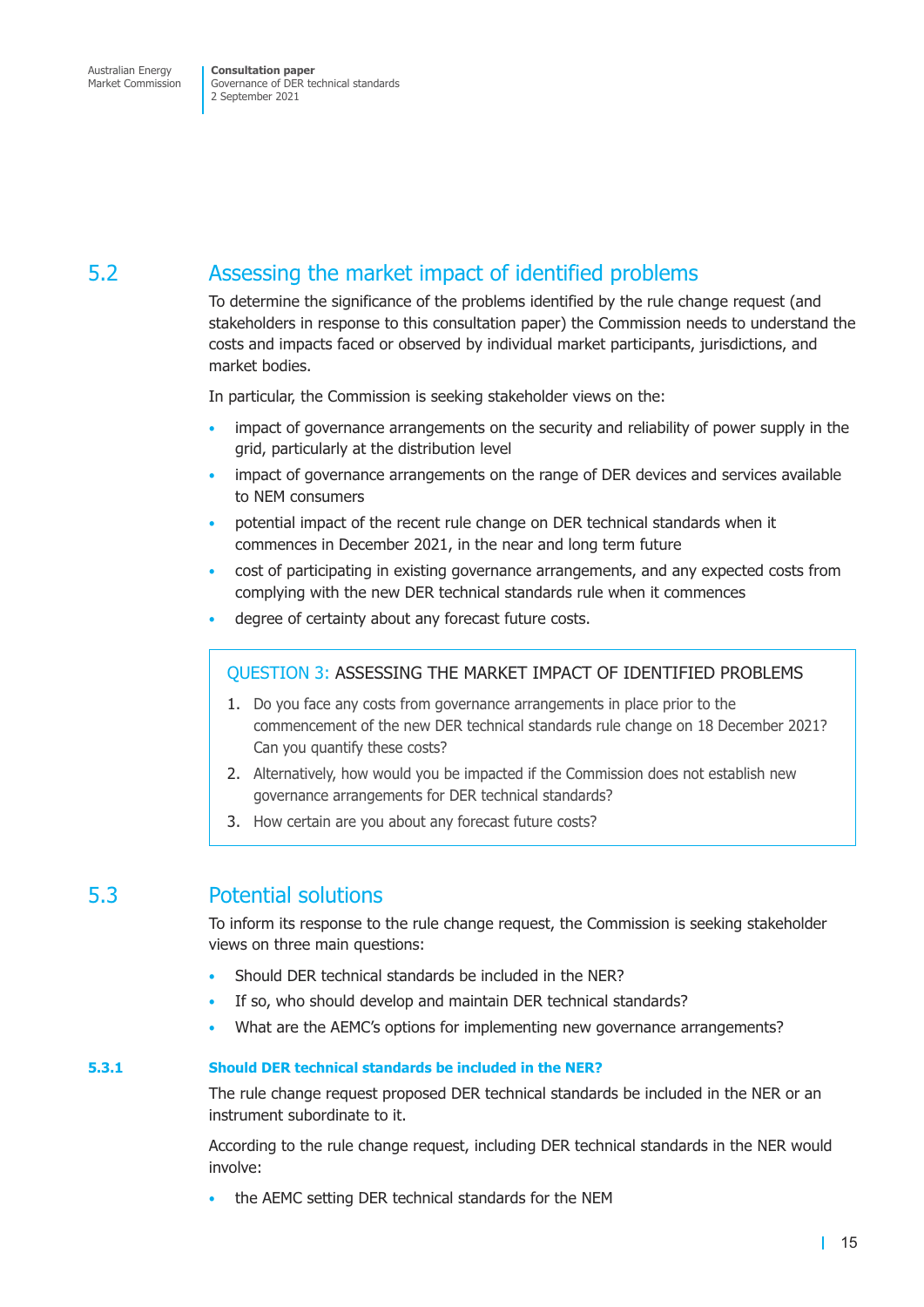Governance of DER technical standards 2 September 2021

- including DER technical standards in the NER, NERR, or a subordinate instrument
- collaboration between the AEMC, AEMO, and the AER to inform the AEMC's standard setting activities
- the AEMC obtaining expert advice from an advisory committee and/or consultants
- the AEMC developing and maintaining a work program on technical standards.<sup>34</sup>

If standards are included in the NER, the AEMC would necessarily need to be responsible for determining DER technical standards for the NEM. This is due to the AEMC's unique role as rule-maker for the NEM and is consistent with the rule change request.

The AEMC's recent rule change on DER technical standards may partly address this aspect of the rule change request. In its capacity as rule-maker, the AEMC included the relevant Australian Standard AS 4777.2 in the NER (see chapter 2). The new rule will also require DNSPs and relevant parties to micro EG connections to comply with AS 4777.2. In addition, the AEMC will be able to consider applying technical requirements in addition to those set out in AS 4777.2 if it receives a rule change reque[st on such](#page-6-1) an issue.

The Commission is therefore interested in stakeholder views on the interaction between proposed governance arrangements, existing governance arrangements and the recent rule change in response to AEMO's request.

#### QUESTION 4: DER TECHNICAL STANDARDS IN THE RULES

- 1. Should DER technical standards relevant to the NEM be included in the NER, or a subordinate instrument?
- 2. How could any new governance arrangements interact with Standards Australia existing processes in a way which avoids duplication, while ensuring standards are developed in a timely manner?
- 3. What would be the main benefits from including DER technical standards in the NER, NERR, or a subordinate instrument? Are there any risks?
- 4. Did the recent rule change on DER technical standards partly address problems identified by Dr Schott's rule change request?
- 5. If so, does the recent rule change on DER technical standards reduce the need to adopt the new governance arrangements proposed by the rule change request?

#### **5.3.2 Who should develop and maintain DER technical standards applicable in the NEM?**

Under the rule made in February 2021, Australian Standard AS 4777.2 will be relevant in the NEM for parties from 18 December 2021 that use connection offers for embedded generating units that are the subject of a basic micro EG connection service. New technical requirements relevant to these connections may arise by changes made to AS 4777.2 by Standards

<sup>34</sup> For more on the governance arrangements proposed by the rule change request, see Chapter 3.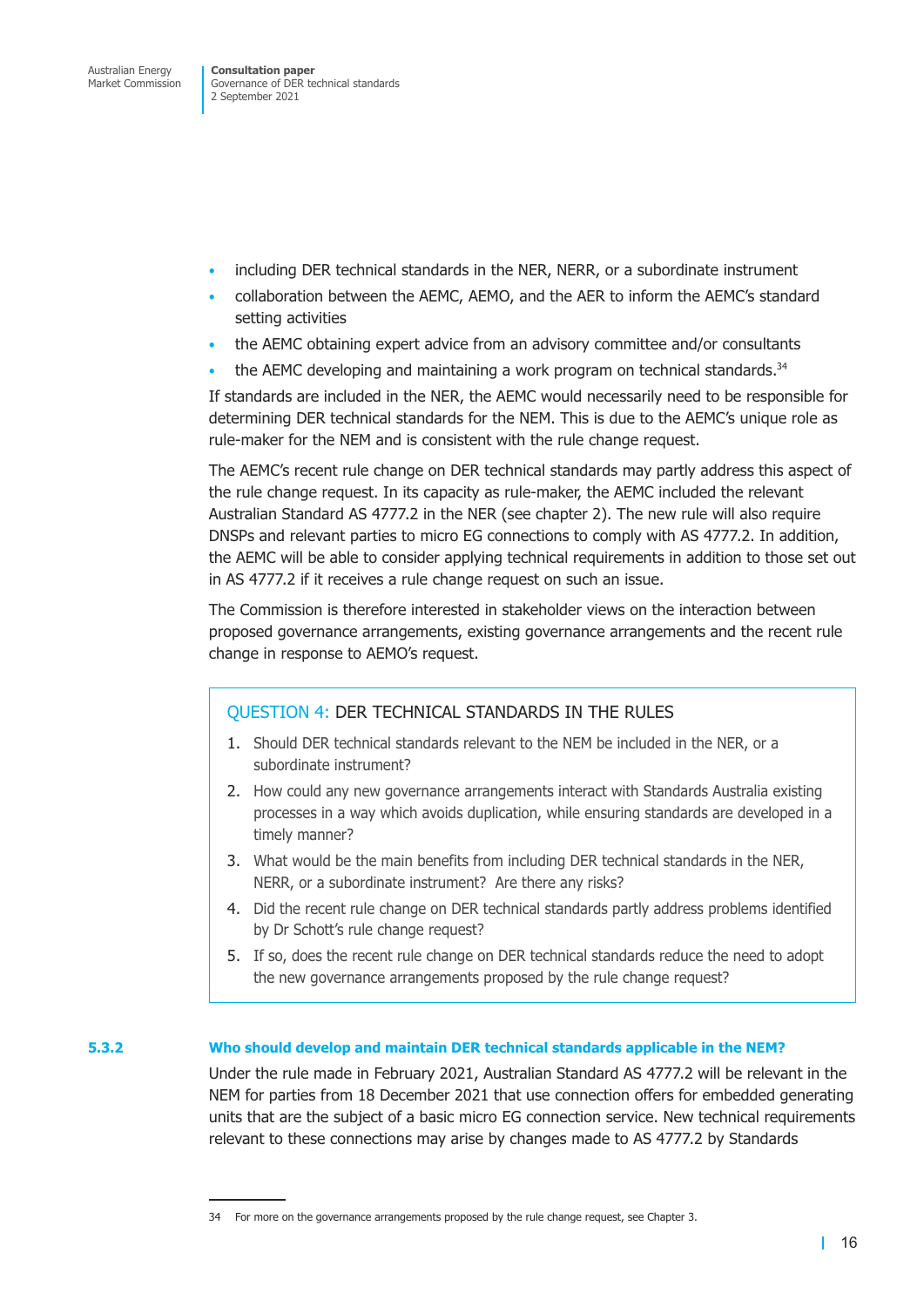Australia. In addition, the AEMC will be able to consider applying technical requirements in addition to those set out in AS 4777.2 if it receives a rule change request on such an issue.

If the Commission decides to introduce new governance arrangements in the NER, it will need to decide who is responsible for developing and maintaining DER technical standards in the NEM.<sup>35</sup> As discussed above, including standards in the NER will necessarily require the AEMC to determine standards for the NEM. However, the rule change request further suggests the AEMC forming a new advisory committee on DER technical standards. Creating such an entity would require the AEMC to resolve a range of governance issues such as:

- **Who** should be part of any new governance arrangements such as industry, consumer, regulatory, and government representatives
- **How** members should be appointed. For example, should industry elect representatives or would a central entity like the AEMC appoint representative members?
- **What** should the new body be responsible for doing. For example, should it determine technical standards or advise a decision-maker (like the AEMC)?
- **What are the resources** required to support the new governance arrangements which need to be funded by industry or jurisdictions
- **Accountability** including transparency and reporting responsibilities on the new body.

The AEMC would need to recommend the appropriate resourcing for such a committee or body and gain jurisdictional support for that increase in funding. Any new and ongoing resourcing would need to be proportionate to the market impact of the problems identified by the rule change request and assessed through this rule change process.

Another consideration is the timeliness of determining and implementing new DER technical standards for the NEM. As discussed in section 2.1, new DER capacity is being installed at a rapid pace. If the governance arrangements for determining DER technical standards are not timely and responsive to evolving technologies, there is a risk this new capacity will not be fully capable of providing the grid servi[ces necessar](#page-6-3)y to maintain the security and reliability of power supply in an increasingly decentralised NEM. This rule change process will therefore consider whether it is possible to form a more effective and efficient process for setting DER technical standards in the NEM.

For examples of how other technical bodies are structured, and the functions they undertake, see the case studies summarised at appendix  $A^{36}$ 

#### QUESTION 5: WHO DEVELOPS AND MAINTAINS DER TECHNICAL STANDARDS

1. Should a new committee be res[ponsible for](#page-25-1) determining or advising on DER technical standards in the NEM?

<sup>35</sup> Noting that existing standard setting processes and regulations, for example by Standards Australia and at the jurisdictional level, will likely continue regardless of the outcome of this rule change process.

<sup>36</sup> Case studies include the Reliability Panel, the AEMC's historical responsibility to undertake regular reviews under its Last Resort Planning Powers, and the Information Exchange Committee.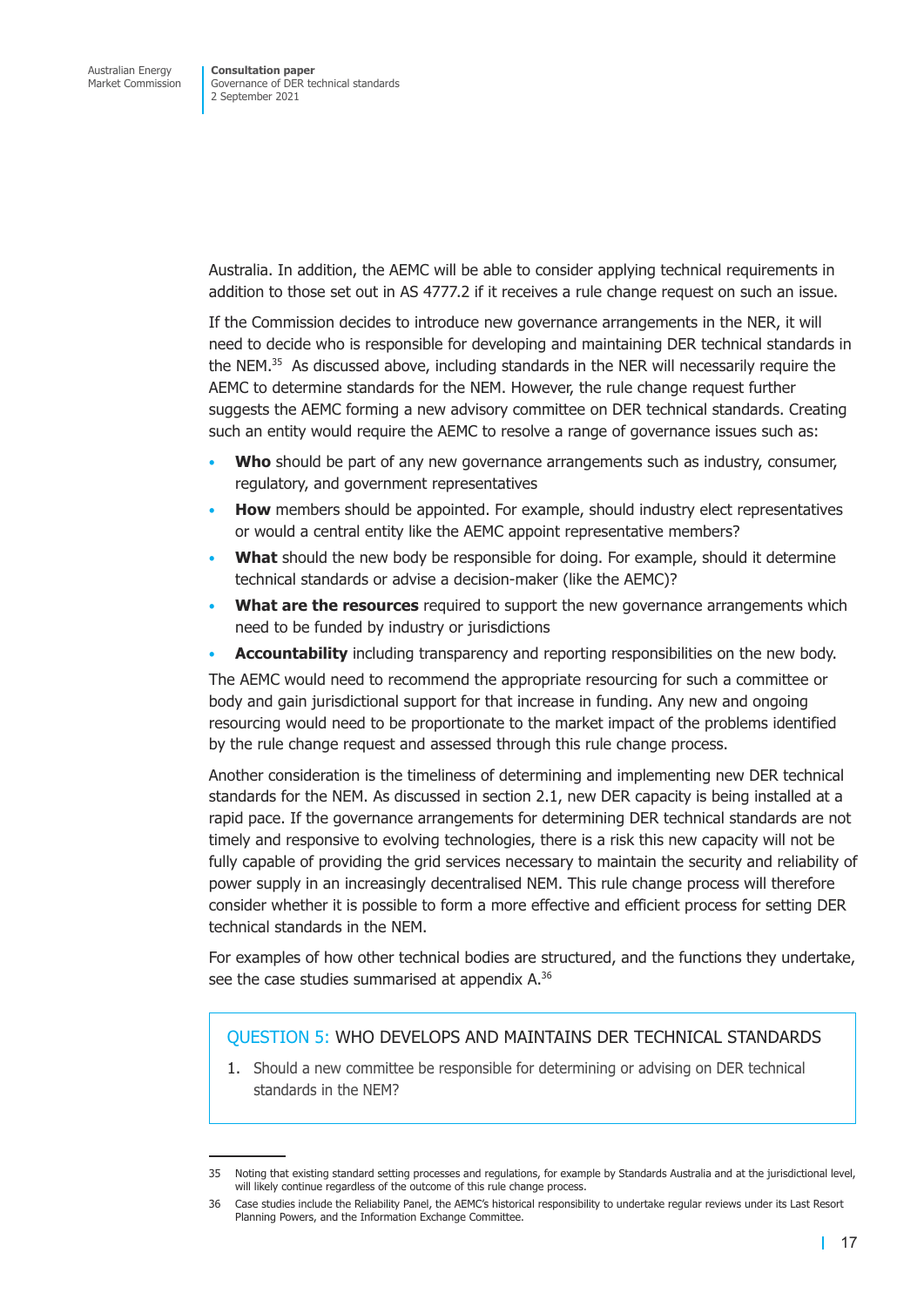- 2. If so, how should members be appointed to the new committee?
- 3. What knowledge and experience would be needed to develop and maintain DER technical standards in the NEM?
- 4. Should membership of a new committee be paid or voluntary?
- 5. Should the committee report to the Commission as proposed by the rule change request? Or should the new committee report to another entity? If so, who?
- 6. How would the governance arrangements proposed by the rule change request interact with existing governance arrangements and the recent DER technical standards rule change? Are there any risks of duplication or divergence?
- 7. Are the proposed governance arrangements likely to reduce how long it takes to develop and implement new DER technical standards for the NEM? If not, would any alternative approaches increase the pace of setting standards for the NEM?
- 8. Is there a trade-off between how quickly new technical standards are developed and other NEM objectives such as the safety, security and reliability of power supply?

#### **5.3.3 Options for implementing new governance arrangements**

If the Commission introduces new governance arrangements, it will need to decide how to implement these new arrangements. Implementation options form a spectrum from very little or no new prescription in the NER to highly prescriptive new rules.



#### **Figure 5.1: Options for prescribing new governance arrangements in the NER**

Source: AEMC

Adopting the governance arrangements proposed by the rule change request could involve implementing highly prescriptive new processes in the NER. In addition to specifying that the AEMC must form a committee, the NER may also set out membership details, quorum, voting rights, secretariat role and functions and funding arrangements can also be specified in the NER.

Alternatively, stakeholders may wish to consider less prescriptive solutions to the issues identified in the rule change request in forming a view on whether any changes should be made to the governance arrangements that will commence on 18 December 2021. The alternative solutions could include: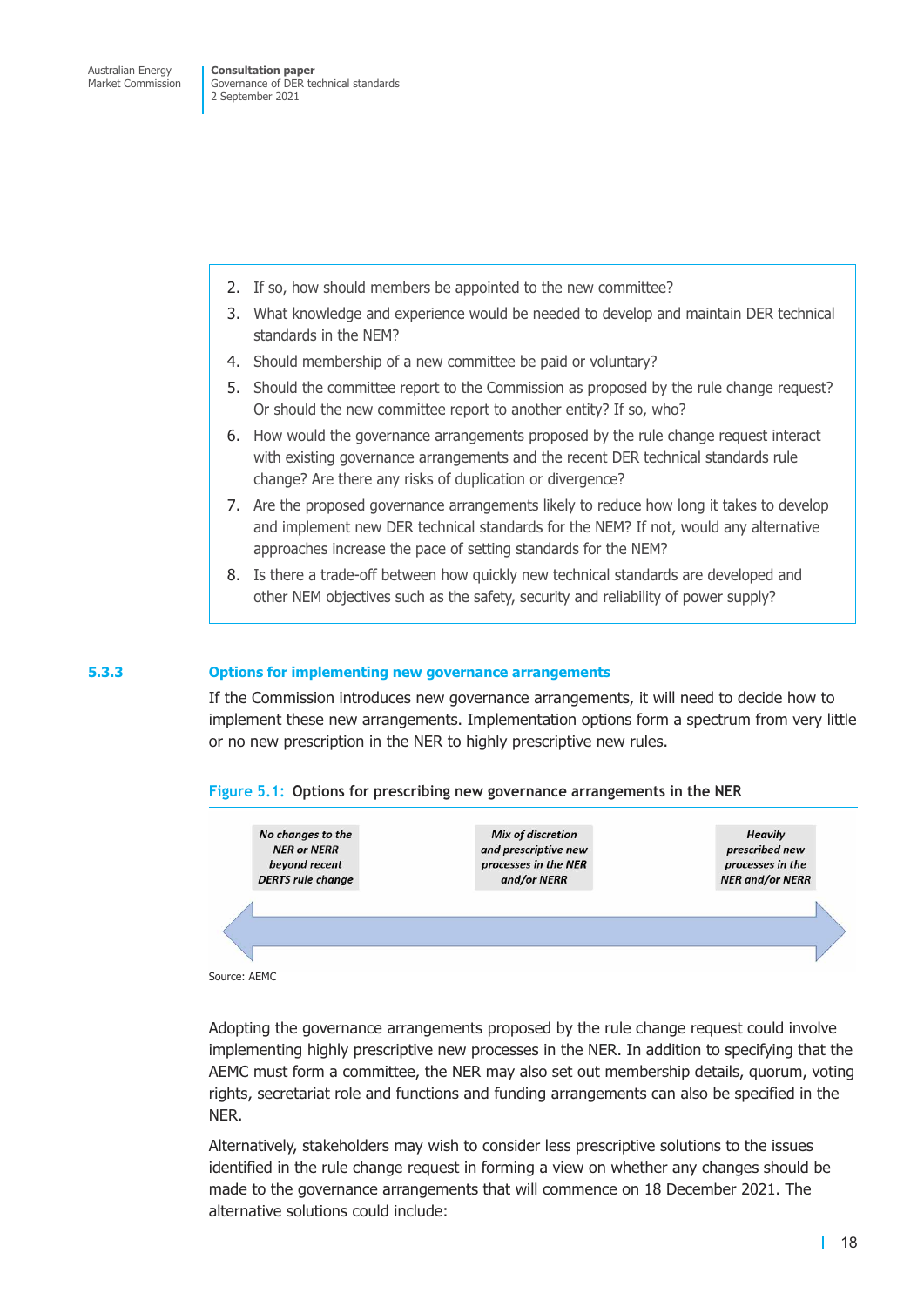- **Regularly reviewing the adequacy of DER technical standards:** The AEMC could make rules requiring it to regularly assesses if DER technical standards are, for example, meeting NEM priorities such as grid security, reliability, and efficiency. This approach could:
	- help stakeholders navigate the complexity of existing governance arrangements by clarifying issues and NEM policy priorities as they emerge
	- specify in the NER issues to address and stakeholders to consult
	- provide certainty to stakeholders the AEMC is assessing the NEM impact of DER technical standards on ongoing basis.

While the AEMC would not be able to initiate a rule change, the information gathered through the review process could help stakeholders decide if and when to submit a rule change request for the purpose of amending the technical standards relevant to DER.

Introducing a requirement in the NER to regularly undertake reviews would make DER technical standards an ongoing priority for the AEMC. Alternatively, the AEMC could self-initiate such reviews at any time. Self-initiation would provide the AEMC more flexibility to determine its future priorities as the energy transition continues.

For an example of a periodic review undertaken by AEMC in response to a NER obligation, see the summary of the AEMC's historical Last Resort Planning Power at appendix A.

• **Complementing voluntary activities:** The Australian Renewable Energy Agency (ARENA) is bringing together industry and regulatory experts on DER technical standards, [including St](#page-25-1)andards Australia, through the Distributed Energy Integration Program (DEIP). $37$  The initiative is voluntary, and the AEMC cannot make rules that would bind DEIP itself. However, as a result of DEIP's work, interested stakeholders could submit rule change requests if they felt the NEO would be promoted by making a rule change.

New governance arrangements for DER technical standards in the NEM could inadvertently duplicate DEIP activities, or preclude DEIP from gaining momentum on issues relating to technical standards. This risk is particularly acute if a new governance arrangement seeks to develop consensus policy positions on interoperability and cyber security. The rule change request cites both issues as longer-term policy concerns justifying the proposed new governance arrangements.

However, there remain options that could address the issues of the request and complement DEIP initiatives. These may require relevant industry, government agencies and market bodies to:

- periodically consider interactions between DER technical standards and NEM priorities
- recommend ways to promote the NEO as DER technologies evolve and DER uptake in the NEM increases.

Such an approach could encourage the timely and consultative development of policy positions on DER technical standards among industry and regulatory stakeholders.

<sup>37</sup> For more on ARENA's DEIP and DER technical standards, see appendix B.1.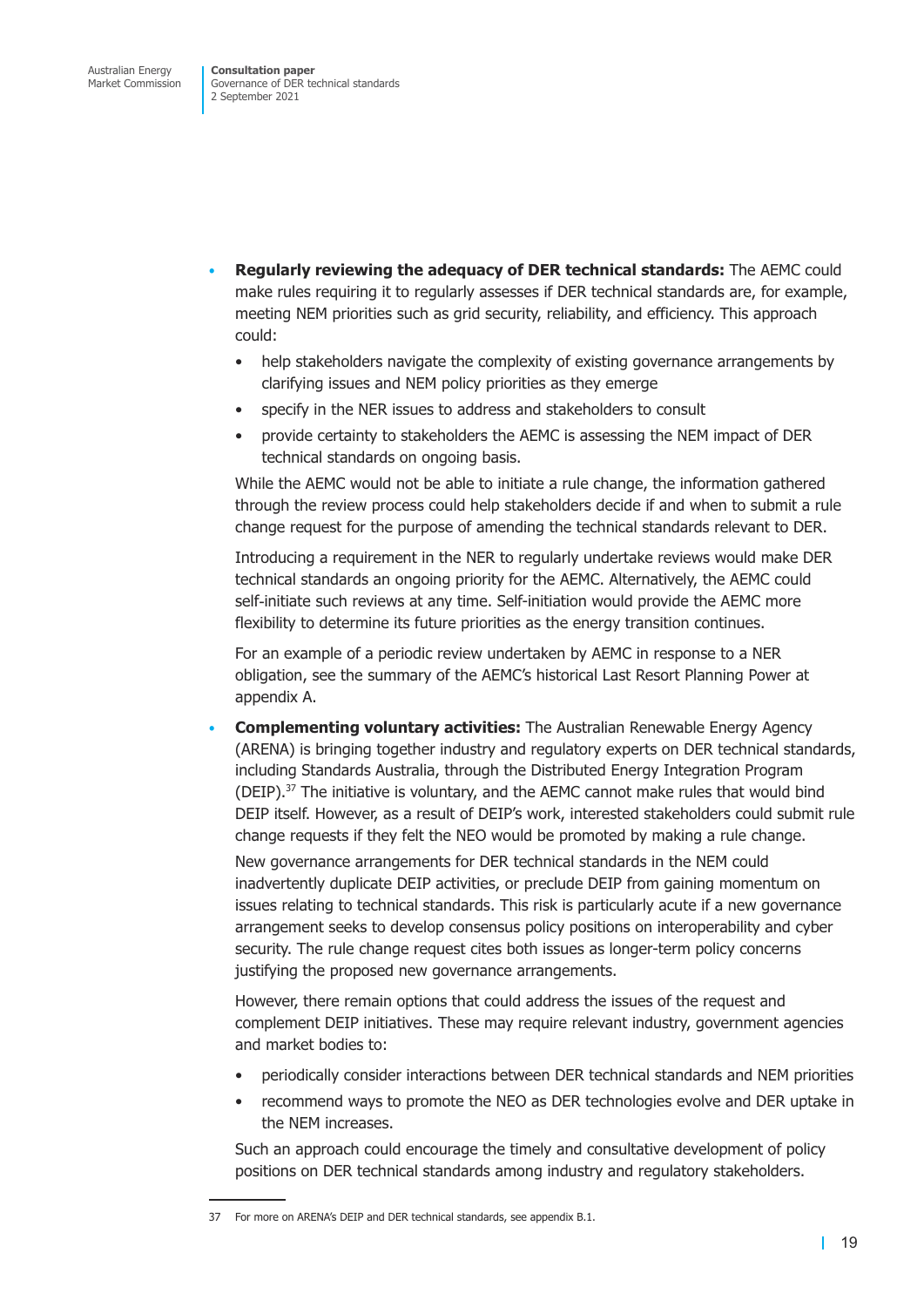Governance of DER technical standards 2 September 2021

• **Expanding Reliability Panel responsibilities:** The rule change request highlights the Reliability Panel as a potential model for establishing a new governance body on DER technical standards. An alternative approach could be expanding the existing Panel's responsibilities to include DER technical standards. To assess this concept, the Commission would need to consider the expertise and perspectives required to address issues related to technical standards, and the extent to which the Panel's membership is suitable or may need to change.

For more information on governance options for technical policy issues, see the case studies summarised at appendix A.

### QUESTION 6: HOW PRESCRIPTIVE SHOULD NEW GOVERNANCE ARRANGE[MENTS BE](#page-25-1)

- 1. How much prescription should be included in the NER to implement the proposed new governance arrangements?
- 2. Should the AEMC periodically review DER technical standards to determine if further regulatory intervention is needed? What level of prescription should be included in the NER to implement this option?
- 3. Are there any solutions that can complement voluntary initiatives to address DER technical standards? For example, how could new governance arrangements in the NER support DEIP?
- 4. Is it feasible to amend the role of the Reliability Panel to cover DER technical standards? Would this be preferable to creating a new advisory committee on DER technical standards?
- 5. Are there other alternative solutions to address the issues identified in the rule change request? What level of prescription in the NER is required to successfully implement these solutions?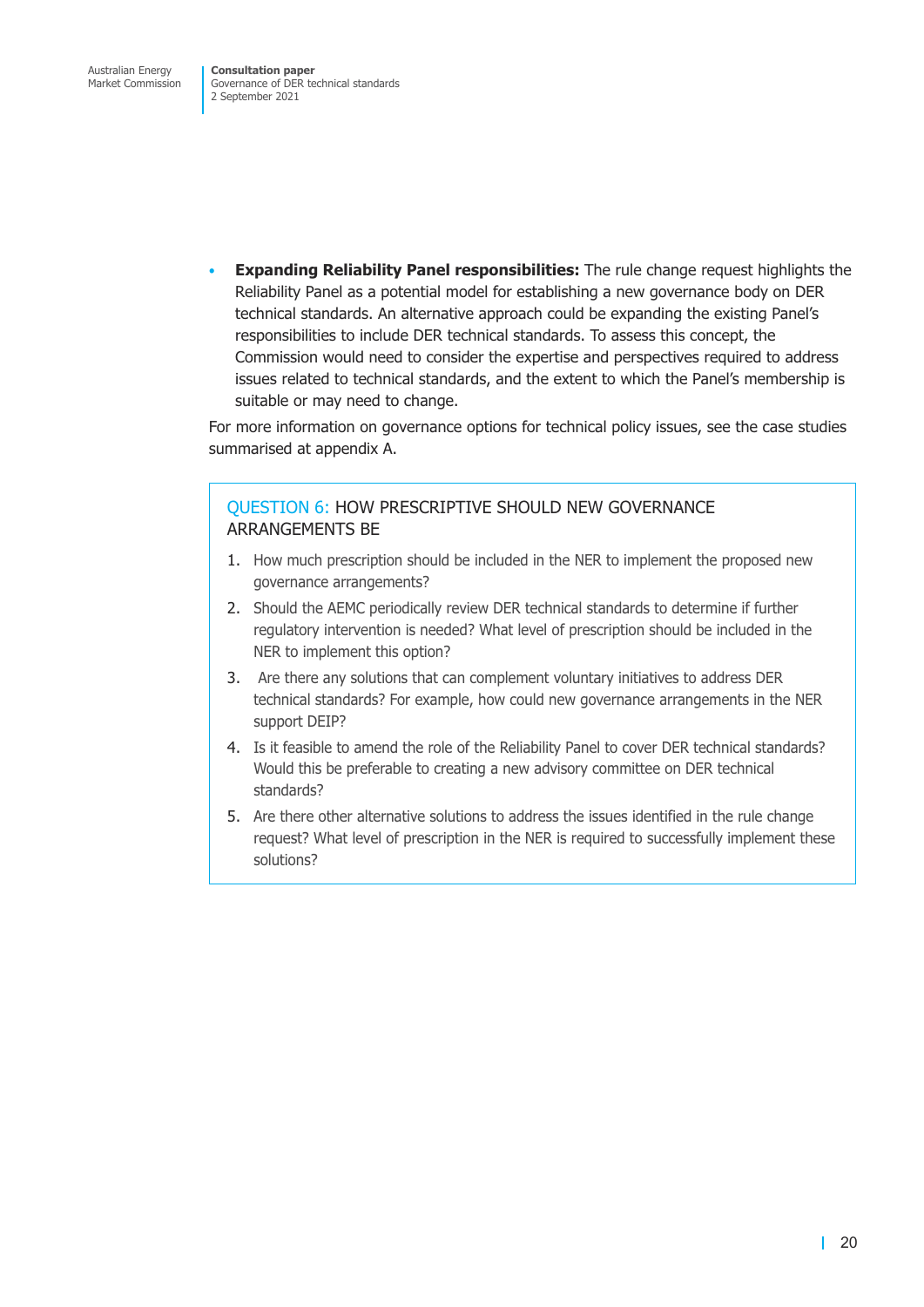## <span id="page-24-0"></span>ABBREVIATIONS

| <b>AEMC</b> | Australian Energy Market Commission |
|-------------|-------------------------------------|
| <b>AEMO</b> | Australian Energy Market Operator   |
| <b>AER</b>  | Australian Energy Regulator         |
| Commission  | See AEMC                            |
| <b>DER</b>  | Distributed Energy Resources        |
| <b>NEL</b>  | National Electricity Law            |
| <b>NEO</b>  | National electricity objective      |
| <b>NERL</b> | National Energy Retail Law          |
| <b>NERO</b> | National energy retail objective    |
|             |                                     |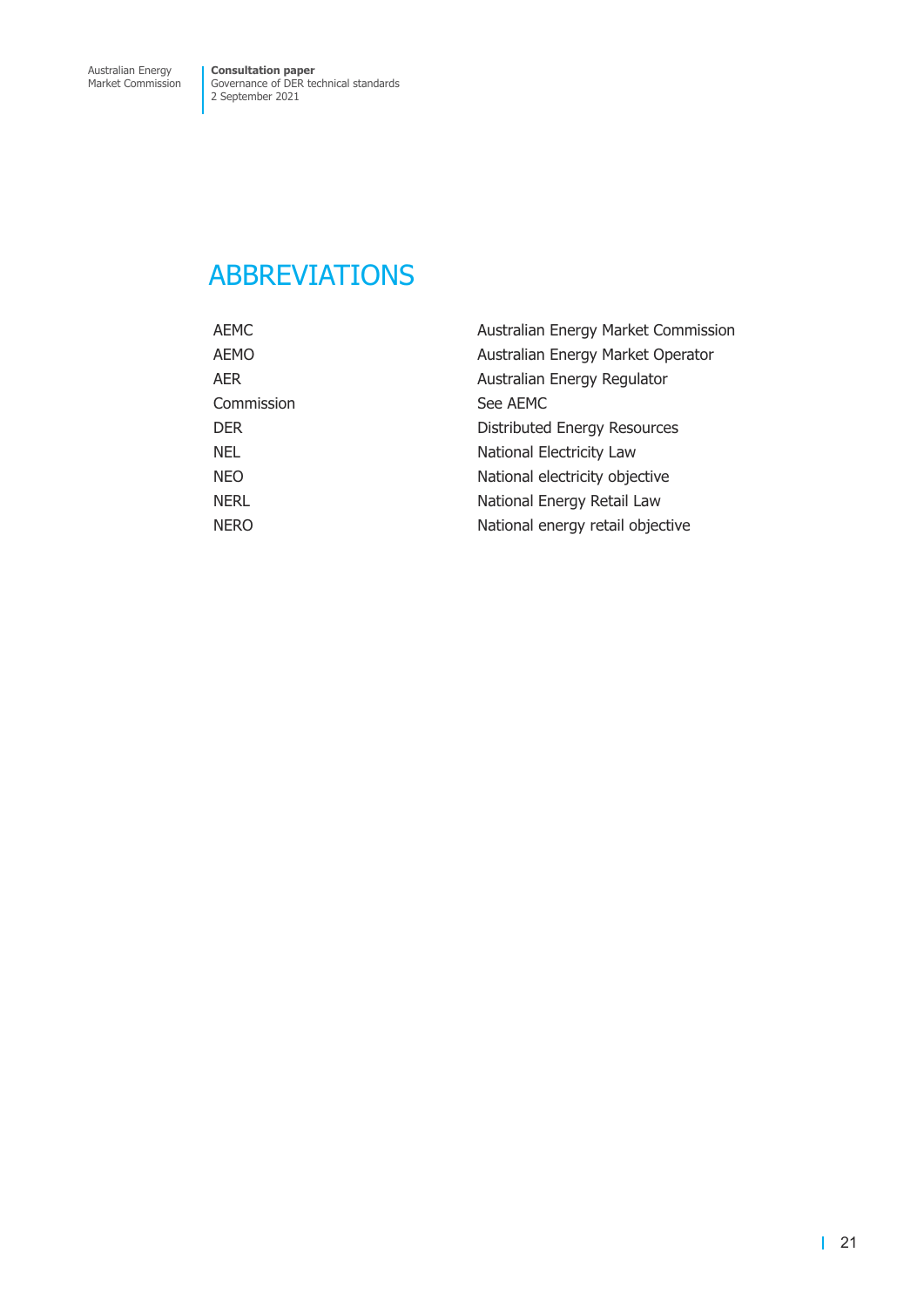## <span id="page-25-0"></span>A POTENTIAL CASE STUDIES FOR GOVERNANCE **MODELS**

<span id="page-25-1"></span>Below, the Commission summarises five potential case studies for governance models addressing technical policy issues:

- Reliability Panel
- Last Resort Planning Power
- Information Exchange Committee
- WA Economic Regulation Authority Technical Rules Committee
- NSW Independent Water Advisory Panel

### A.1 Case study one: Reliability Panel

### **Table A.1: Reliability Panel**

| <b>CHARACTERISTIC</b> | <b>DESCRIPTION</b>                                                                                                                                                                                                                                                                                                                                                                                                                                                                                                                                                                   |
|-----------------------|--------------------------------------------------------------------------------------------------------------------------------------------------------------------------------------------------------------------------------------------------------------------------------------------------------------------------------------------------------------------------------------------------------------------------------------------------------------------------------------------------------------------------------------------------------------------------------------|
| Establishment         | Established by the AEMC under the NEL                                                                                                                                                                                                                                                                                                                                                                                                                                                                                                                                                |
| Determine or advise   | <b>Both</b>                                                                                                                                                                                                                                                                                                                                                                                                                                                                                                                                                                          |
|                       | Appointed by the AEMC, the Panel must consist of:<br>Chair (an AEMC Commissioner)<br>$\bullet$<br>AEMO CEO (or delegate)<br>$\bullet$<br>a representative from each of: generators, market customers,<br>$\bullet$<br>Transmission Network Service Providers (TNSPs), DNSPs and                                                                                                                                                                                                                                                                                                      |
| Membership            | end-use customers.<br>Up to three additional members representing interests not<br>otherwise represented on the panel, in order to achieve broad<br>representation of those persons with direct interests in the<br>reliability and safety of electricity supply under the market<br>arrangements and in power system security.                                                                                                                                                                                                                                                      |
| <b>Functions</b>      | Determine<br>determine system restart standard (on AEMO's advice)<br>$\bullet$<br>develop and publish principles determining how AEMO should<br>$\bullet$<br>maintain power system security<br>determine and publish generator compliance templates<br>$\bullet$<br>determine which non-credible contingency events are<br>$\bullet$<br>protected event (on AEMO's advice)<br>if necessary, determine guidelines for power system frequency<br>$\bullet$<br>reviews undertaken by AEMO<br>determine policies and guidelines for AEMO entering contracts<br>$\bullet$<br>for reserves |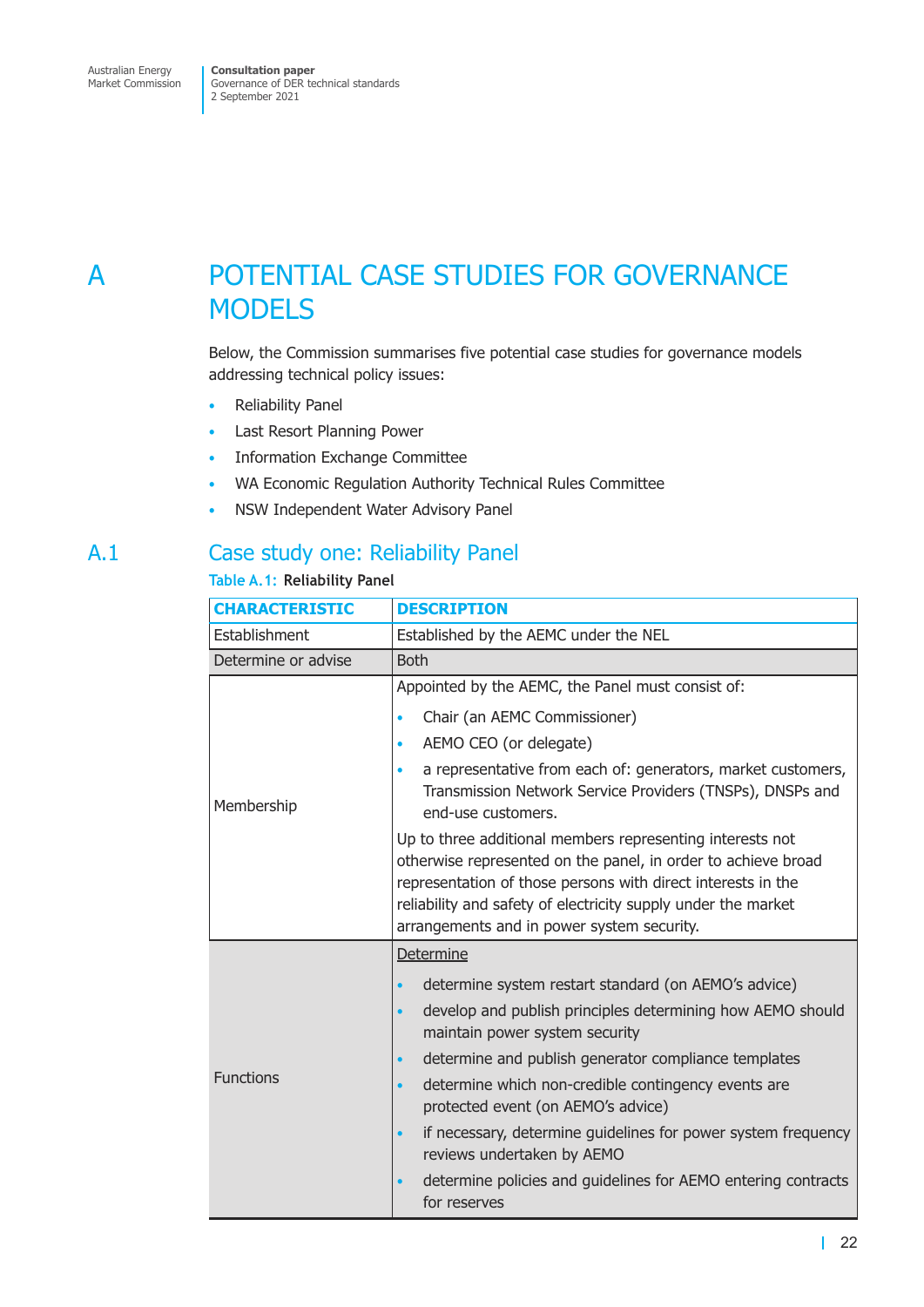<span id="page-26-0"></span>

| <b>CHARACTERISTIC</b> | <b>DESCRIPTION</b>                                                                                                                                                             |
|-----------------------|--------------------------------------------------------------------------------------------------------------------------------------------------------------------------------|
|                       | if necessary, determine if an existing Australian or<br>$\bullet$<br>international standard is to be adopted in the NEM as a plant<br>standard for a particular class of plant |
|                       | Advise                                                                                                                                                                         |
|                       | monitor, review, and report on power system reliability<br>$\bullet$                                                                                                           |
|                       | review and make recommendations on system restart<br>$\bullet$<br>standard                                                                                                     |
|                       | report to the AEMC and participating jurisdictions on overall<br>$\bullet$<br>power system reliability matters and recommend any<br>necessary rule changes                     |
| Legal authority       | NEL and NER                                                                                                                                                                    |

## A.2 Case study two: Last resort planning power

### **Table A.2: Last resort planning power**

| <b>CHARACTERISTIC</b> | <b>DESCRIPTION</b>                                                                                                                                                                                                                                                          |
|-----------------------|-----------------------------------------------------------------------------------------------------------------------------------------------------------------------------------------------------------------------------------------------------------------------------|
| Establishment         | <b>AEMC</b>                                                                                                                                                                                                                                                                 |
| Determine or advise   | <b>Both</b>                                                                                                                                                                                                                                                                 |
| Membership            | The LRPP was undertaken by the AEMC as a review.<br>Commissioners made decisions following consideration of staff<br>advice.                                                                                                                                                |
|                       | Annual responsibility to determine if TNSPs needed to be<br>directed, as a last resort, to undertake transmission investment<br>to meet the long term interests of consumers with respect to the<br>security, safety, reliability, and affordability of electricity supply. |
|                       | The AEMC could only exercise this power after considering<br>certain criteria specified in the NER, including if:                                                                                                                                                           |
| <b>Functions</b>      | there was a problem relating to constrained national<br>transmission flow paths between regional reference nodes or<br>a potential transmission projects                                                                                                                    |
|                       | there were no other options, strategies, or solutions that<br>$\bullet$<br>would address the problem in a timely manner                                                                                                                                                     |
|                       | but for the AEMC exercising its LRPP powers, the problem<br>$\bullet$<br>was unlikely to be addressed.                                                                                                                                                                      |
|                       | In addition, the AEMC was required to annually advise the<br>market on the matters it had considered that year when<br>determining whether to exercise its last resort planning power.                                                                                      |
| Legal authority       | NEL and NER (historical)                                                                                                                                                                                                                                                    |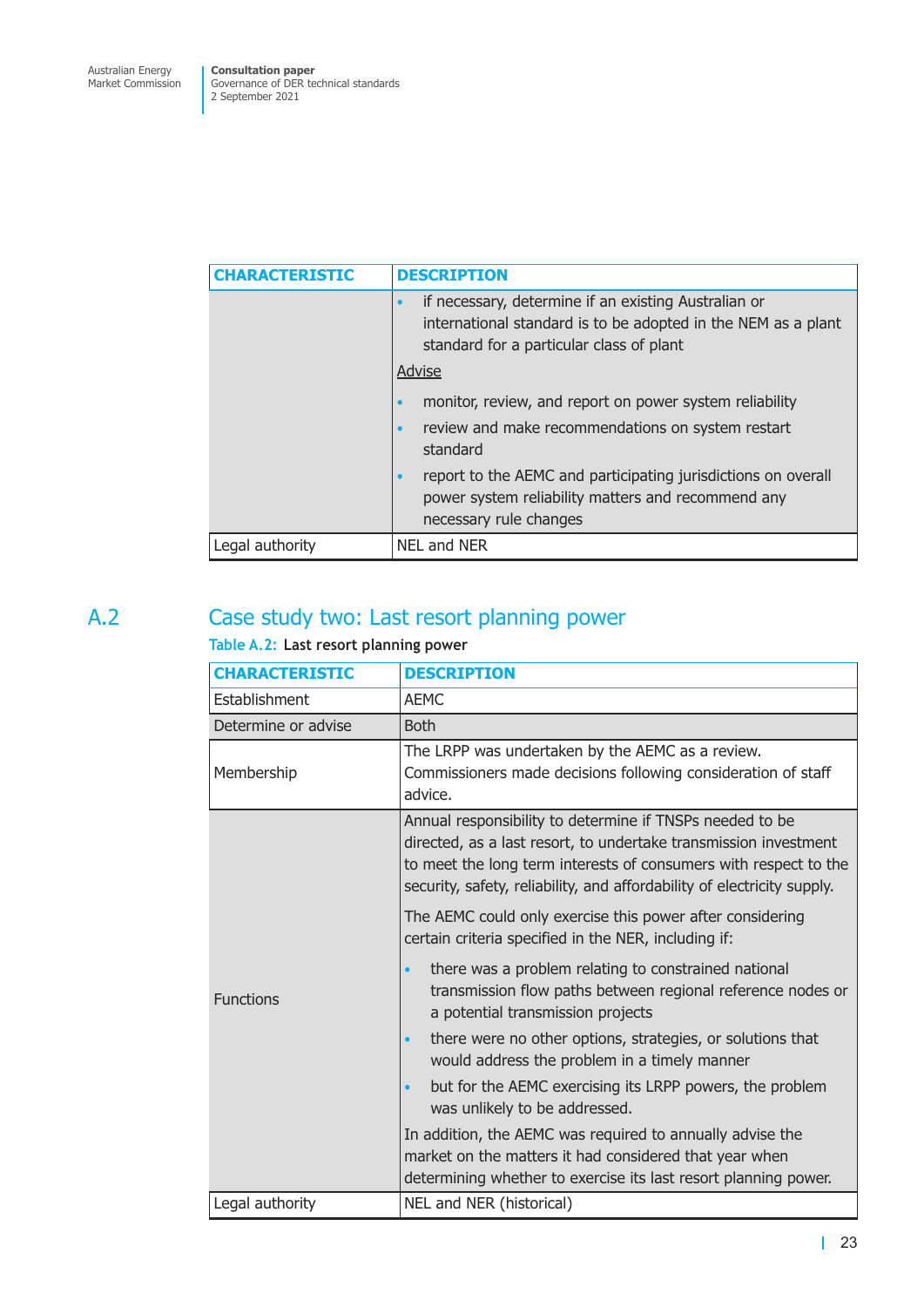## <span id="page-27-0"></span>A.3 Case study three: Information Exchange Committee

### **Table A.3: Information Exchange Committee**

| <b>CHARACTERISTIC</b> | <b>DESCRIPTION</b>                                                                                                                                                                                                                                                                                                                                                                                                                                                                                     |
|-----------------------|--------------------------------------------------------------------------------------------------------------------------------------------------------------------------------------------------------------------------------------------------------------------------------------------------------------------------------------------------------------------------------------------------------------------------------------------------------------------------------------------------------|
| Establishment         | <b>AEMO</b>                                                                                                                                                                                                                                                                                                                                                                                                                                                                                            |
| Determine or advise   | <b>Both</b>                                                                                                                                                                                                                                                                                                                                                                                                                                                                                            |
| Membership            | The Information Exchange Committee (IEC) consists of a:<br>Chair (an AEMO director)<br>$\bullet$<br>DNSP member (elected by DNSPs)<br>$\bullet$<br>retailer member (elected by retailers and local retailers)<br>$\bullet$<br>metering member (elected by metering coordinators, metering<br>$\bullet$<br>providers, and metering data providers)<br>third-party B2B participant member (elected by third-party B2B<br>$\bullet$<br>participants)<br>consumer member (appointed by AEMO).<br>$\bullet$ |
|                       | In addition, AEMO is required to appoint between two and four<br>discretionary members of the IEC.                                                                                                                                                                                                                                                                                                                                                                                                     |
| <b>Functions</b>      | The IEC is responsible for developing, consulting on, and making<br>recommendations to AEMO on B2B procedures. AEMO must<br>consider a recommendation from the IEC and must approve that<br>recommendation unless it concludes that the recommendation<br>would conflict with the Market Settlement and Transfer Solution<br>(MSATS) Procedures.                                                                                                                                                       |
|                       | The IEC's other functions include:                                                                                                                                                                                                                                                                                                                                                                                                                                                                     |
|                       | establishing working groups to assist its program<br>$\bullet$                                                                                                                                                                                                                                                                                                                                                                                                                                         |
|                       | reviewing and consider work done by working groups<br>$\bullet$                                                                                                                                                                                                                                                                                                                                                                                                                                        |
|                       | developing proposed amendments to the IEC's own procedures<br>$\bullet$<br>and operating manual.                                                                                                                                                                                                                                                                                                                                                                                                       |
| Legal authority       | <b>NER</b>                                                                                                                                                                                                                                                                                                                                                                                                                                                                                             |

## A.4 Case study four: WA Economic Regulation Authority Technical Rules **Committee**

### **Table A.4: WA Economic Regulation Authority Technical Rules Committee**

| <b>CHARACTERISTIC</b> |                                                                   |
|-----------------------|-------------------------------------------------------------------|
| Establishment         | Western Australian Government                                     |
| Determine and advise  | Advise                                                            |
| Membership            | The Economic Regulation Authority (ERA) is required to appoint to |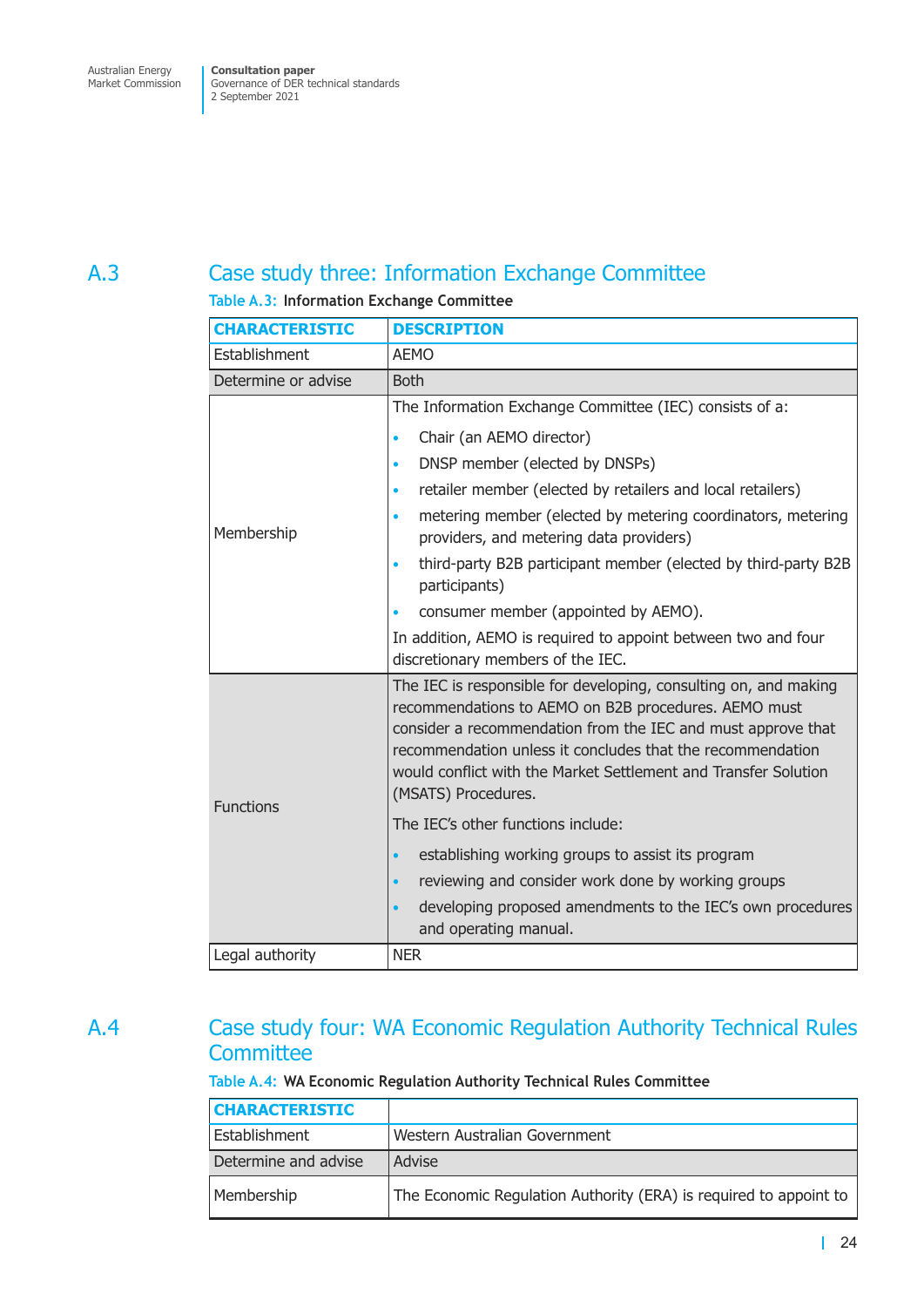<span id="page-28-0"></span>

| <b>CHARACTERISTIC</b> |                                                                                                                                                                                                                                     |
|-----------------------|-------------------------------------------------------------------------------------------------------------------------------------------------------------------------------------------------------------------------------------|
|                       | the Committee at least one representative of:                                                                                                                                                                                       |
|                       | WA Government Coordinator of Energy (Chair)<br>$\bullet$                                                                                                                                                                            |
|                       | covered network or interconnected system for which the ERA<br>$\bullet$<br>is developing technical rules                                                                                                                            |
|                       | network users<br>٠                                                                                                                                                                                                                  |
|                       | AEMO.<br>٠                                                                                                                                                                                                                          |
|                       | The ERA may also appoint to the Committee any other person it                                                                                                                                                                       |
|                       | considers appropriate.                                                                                                                                                                                                              |
| <b>Functions</b>      | Convened at the direction of the ERA to provide technical advice<br>when it is assessing proposed amendments to the Electricity<br>Networks Access Code. The ERA is required to have regard to any<br>advice from the Committee in: |
|                       | deciding whether or not to approve proposed new or amended<br>$\bullet$<br>technical rules for a network<br>drafting its own technical rules for a network.<br>$\bullet$                                                            |
| Legal authority       | WA Electricity Networks Access Code                                                                                                                                                                                                 |
|                       |                                                                                                                                                                                                                                     |

## A.5 Case study five: NSW Independent Water Advisory Panel

### **Table A.5: NSW Independent Water Advisory Panel**

| <b>CHARACTERISTIC</b> | <b>DESCRIPTION</b>                                                                                                                                                                                                                                                                                                                                                                                                                                                                      |
|-----------------------|-----------------------------------------------------------------------------------------------------------------------------------------------------------------------------------------------------------------------------------------------------------------------------------------------------------------------------------------------------------------------------------------------------------------------------------------------------------------------------------------|
| Establishment         | <b>NSW Government</b>                                                                                                                                                                                                                                                                                                                                                                                                                                                                   |
| Determine or advise   | Advise                                                                                                                                                                                                                                                                                                                                                                                                                                                                                  |
| Membership            | The Panel consists of seven members. Each member is appointed<br>by the Minister for Water. Panel members are collectively expected<br>to have diverse experience and expertise in a range of fields<br>including urban water planning, conservation, environmental<br>issues, climate science, Aboriginal values of water, groundwater<br>ecosystems, and any other fields that might be determined<br>relevant by the NSW Department of Planning, Industry, and<br>Environment (DPIE) |
| <b>Functions</b>      | The Panel advises the NSW Government's water sector leadership<br>group (departmental level officials) on the science and<br>decision-making processes associated with developing water plans<br>for the Lower Hunter Valley and Greater Sydney regions. The<br>Panel's advice includes:<br>applying the most up to date knowledge and practices to<br>$\bullet$<br>developing and implementing water plans                                                                             |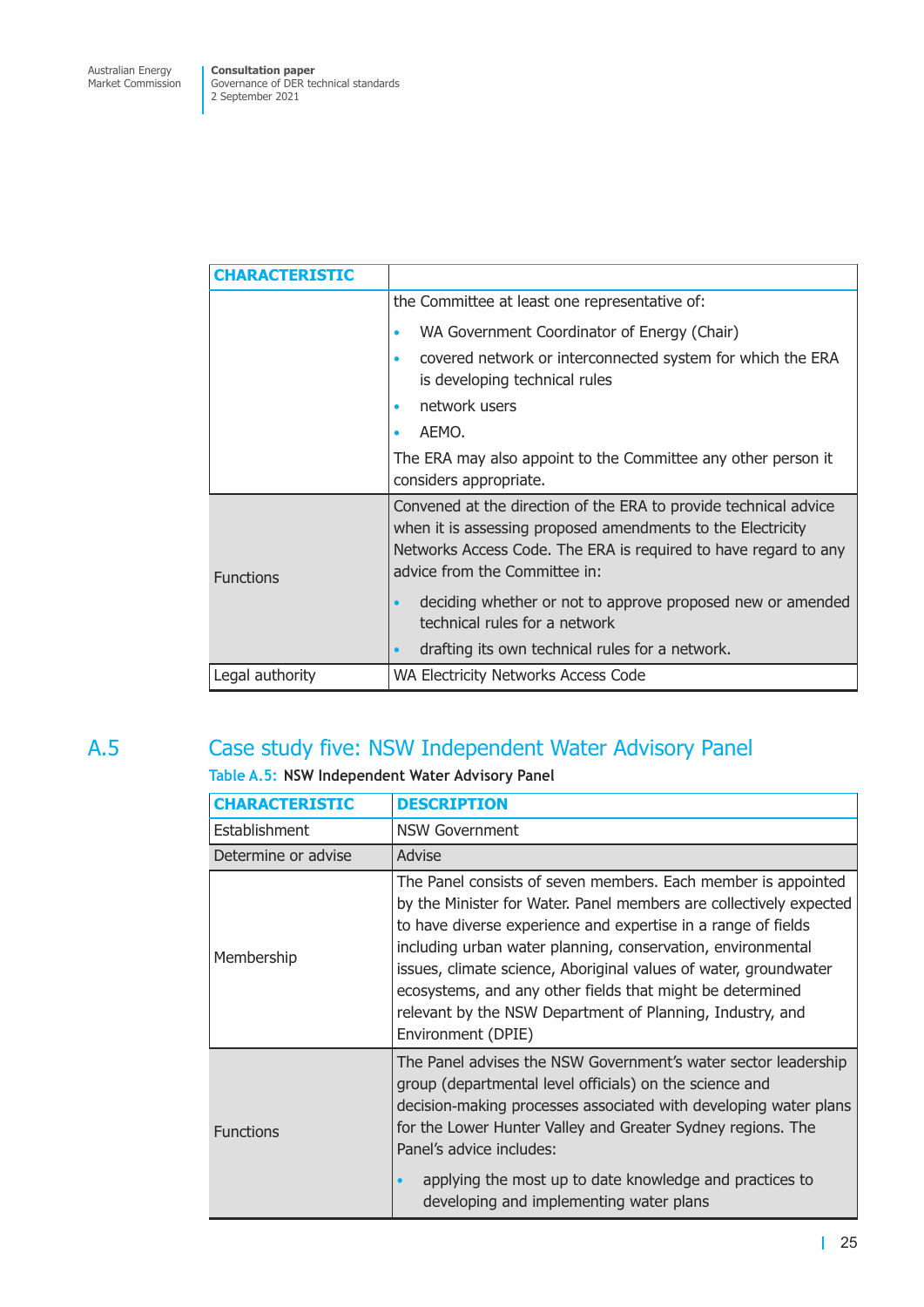| <b>CHARACTERISTIC</b> | <b>DESCRIPTION</b>                                                                                            |
|-----------------------|---------------------------------------------------------------------------------------------------------------|
|                       | strategic issues related to water plans as required through the<br>planning process                           |
|                       | reviewing specific issues as requested by DPIE and providing<br>other advice on technical and process matters |
| Legal authority       | Constituted at DIPE's discretion                                                                              |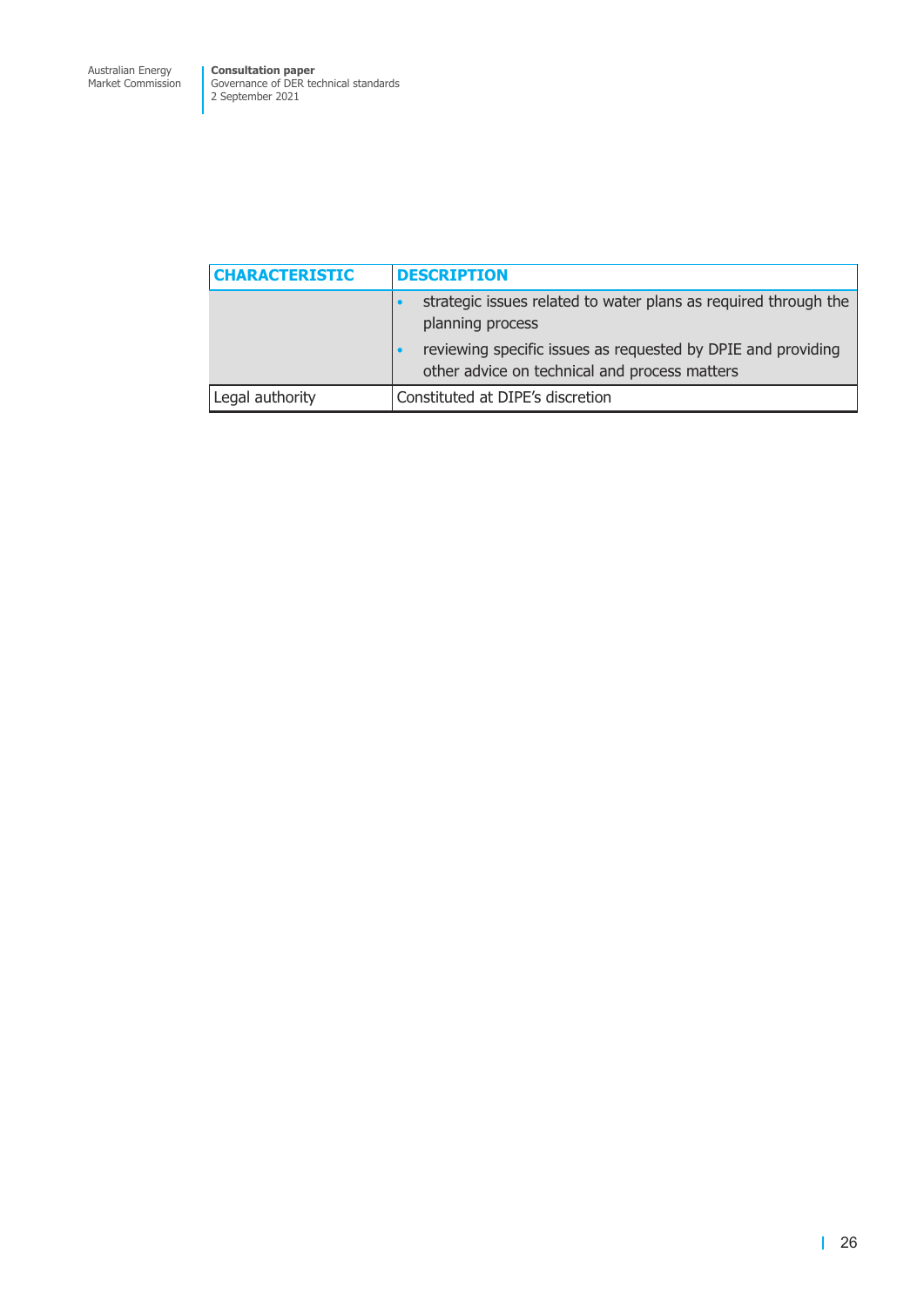## <span id="page-30-0"></span>B RELATED WORK ON DER TECHNICAL STANDARDS

In addition to recent work on DER technical standards by the AEMC and the Energy Security Board (ESB), other related work includes:

- ARENA Distributed Energy Integration Program
- South Australian Government 'Smarter Homes' initiative
- Western Australia DER Roadmap.

### B.1 ARENA Distributed Energy Integration Program

Convened by ARENA, DEIP is a collaboration of government agencies, market authorities, industry and consumer associations. Standards Australia is among the group's participants. DEIP aims to maximise the value of DER for all energy users. Led by a steering group, of which the AEMC is a member, the initiative is driven by the premise that collaborating on DER issues will more efficiently identify knowledge gaps and priorities and accelerate reforms to benefit consumers. The AEMC recently worked closely with DEIP and its members to develop DER access and pricing reforms.<sup>38</sup>

While DEIP consists of several workstreams, two are most relevant to DER technical standards: interoperability, and dynamic operating envelopes. More detail on each is provided below.

#### **B.1.1 DEIP's interoperability workstream**

DEIP's interoperability workstream has the potential to bring together industry and regulatory expertise to partly address some longer-term outcomes from DER in the NEM that underlies Dr Schott's rule change request for new governance arrangements.

According to AEMO, interoperability describes the ability of different information technology systems, devices, and software applications to enable two-way communication, use, and exchange of data. By achieving interoperability, such data exchanges can occur accurately, effectively, and consistently.<sup>39</sup>

As DER uptake continues across the NEM, AEMO sees three main benefits from interoperability:

- consumers getting more value by providing them with greater flexibility in how they utilise their assets and access services
- grid flexibility services can be made to work if interoperable systems can communicate with each other
- system costs may be reduced by using existing infrastructure in smarter ways.<sup>40</sup>

<sup>38</sup> For more, see AEMC, *DER Access, Pricing and Incentive Arrangements,* rule determination, 12 August 2021.

<sup>39</sup> AEMO 2021, AEMO, Melbourne, viewed 27 June 2021, https://aemo.com.au/consultations/industry-forums-and-workinggroups/list-of-industry-forums-and-working-groups/deip-isc.

<sup>40</sup> AEMO 2021, AEMO, Melbourne, viewed 27 June 2021, https://aemo.com.au/consultations/industry-forums-and-workinggroups/list-of-industry-forums-and-working-groups/deip-isc.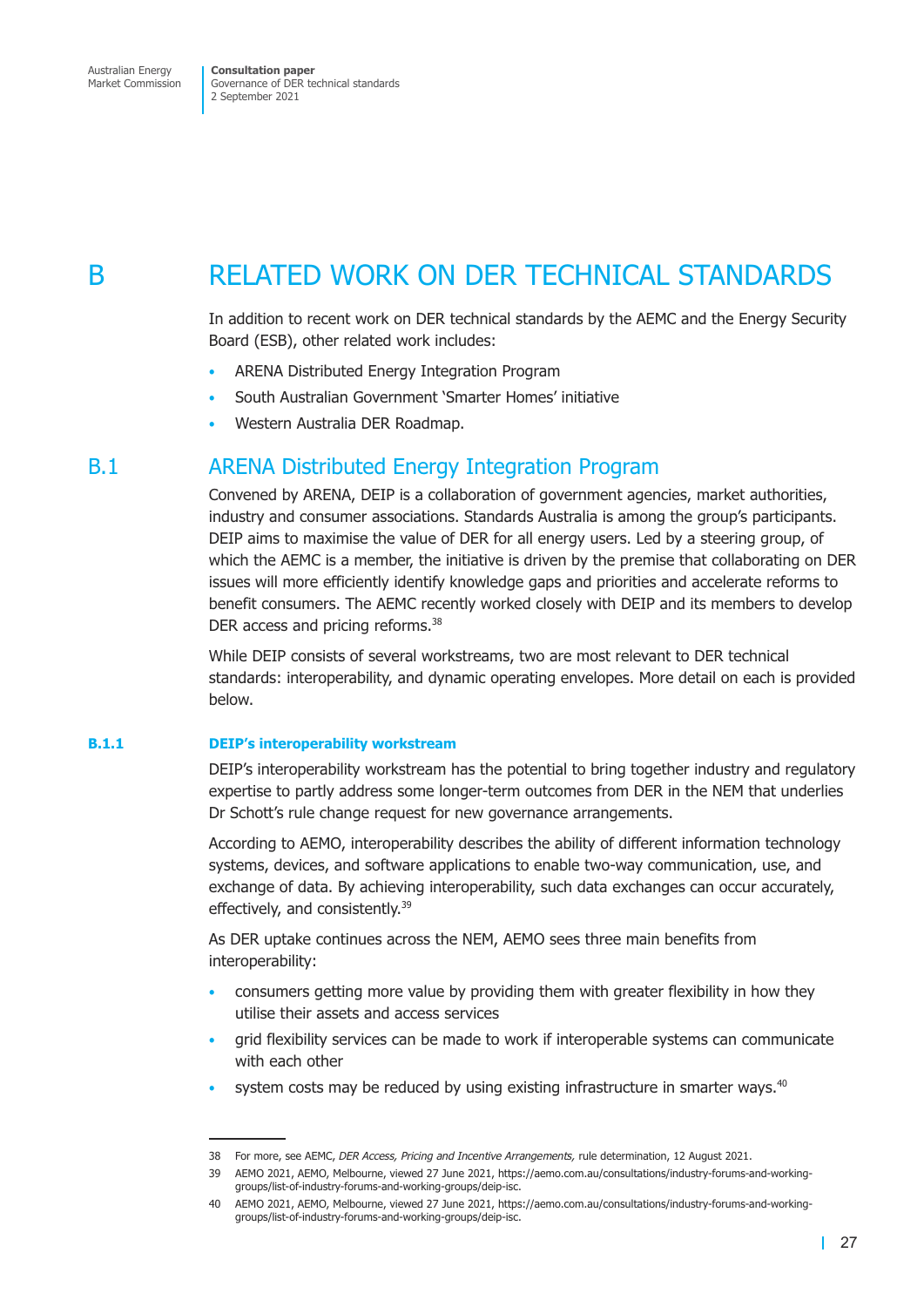<span id="page-31-0"></span>DEIP's interoperability workstream is pursuing these objectives through a work program to:

- prioritise, coordinate and steer the required activities to establish uniform interoperability and cyber standards to better enable DER integration
- provide governance and direction on these activities within the broader DEIP initiative
- communicate and highlight key outcomes and priorities regarding interoperability and cyber for DER integration to industry and broader stakeholders
- provide an avenue for sharing lessons, achievements and challenges of the Interoperability and cyber workstreams, including how they interact with other related DEIP working groups and broader DER reforms.<sup>41</sup>

The workstream's plan includes consulting with Standards Australia and the Institute of Electrical and Electronics Engineers (IEEE) to promote the incorporation of interoperability objectives in national and international standards.

#### **B.1.2 DEIP's dynamic operating envelopes workstream**

According to ARENA, 'operating envelopes' are the limits on an electricity customer's ability to import and export power to the grid. These limits are agreed between networks, customers, and the AER as part of the customer connection or regulatory process. Under 'dynamic operating envelopes', a customer's import and export limits vary over time and location. By contrast, 'static operating envelopes' are fixed as conservative levels regardless of the distribution network's hosting capacity at a given time. Implementing dynamic rather than static operating envelopes could therefore support higher levels of energy exports from DER at times when distribution networks have more hosting capacity.<sup>42</sup>

The Commission understands DEIP's workstream on dynamic operating envelopes aims to:

- build a shared understanding of the opportunities and challenges
- share insights on approaches currently under investigation
- identify reforms that could be implemented to establish dynamic operating envelopes. $43$

The workstreams membership includes all three energy market bodies, consumer representatives, and network service provider representatives.<sup>44</sup>

### B.2 South Australian Government's 'Smarter Homes' initiative

In June 2020 the South Australian Department for Energy and Mining consulted on a proposed package of regulatory changes introducing new technical standards. The package sought to support an orderly energy transition by providing incentive structures for customers to be rewarded for managing their energy use.

<sup>41</sup> AEMO 2021, AEMO, Melbourne, viewed 27 June 2021, https://aemo.com.au/consultations/industry-forums-and-workinggroups/list-of-industry-forums-and-working-groups/deip-isc.

<sup>42</sup> ARENA 2021, ARENA, Canberra, viewed 27 June 2021, https://arena.gov.au/knowledge-innovation/distributed-energyintegration-program/dynamic-operating-envelopes-workstream/.

<sup>43</sup> ARENA 2021, ARENA, Canberra, viewed 27 June 2021, https://arena.gov.au/knowledge-innovation/distributed-energyintegration-program/dynamic-operating-envelopes-workstream/.

<sup>44</sup> ARENA 2021, ARENA, Canberra, viewed 27 June 2021, https://arena.gov.au/knowledge-innovation/distributed-energyintegration-program/dynamic-operating-envelopes-workstream/.